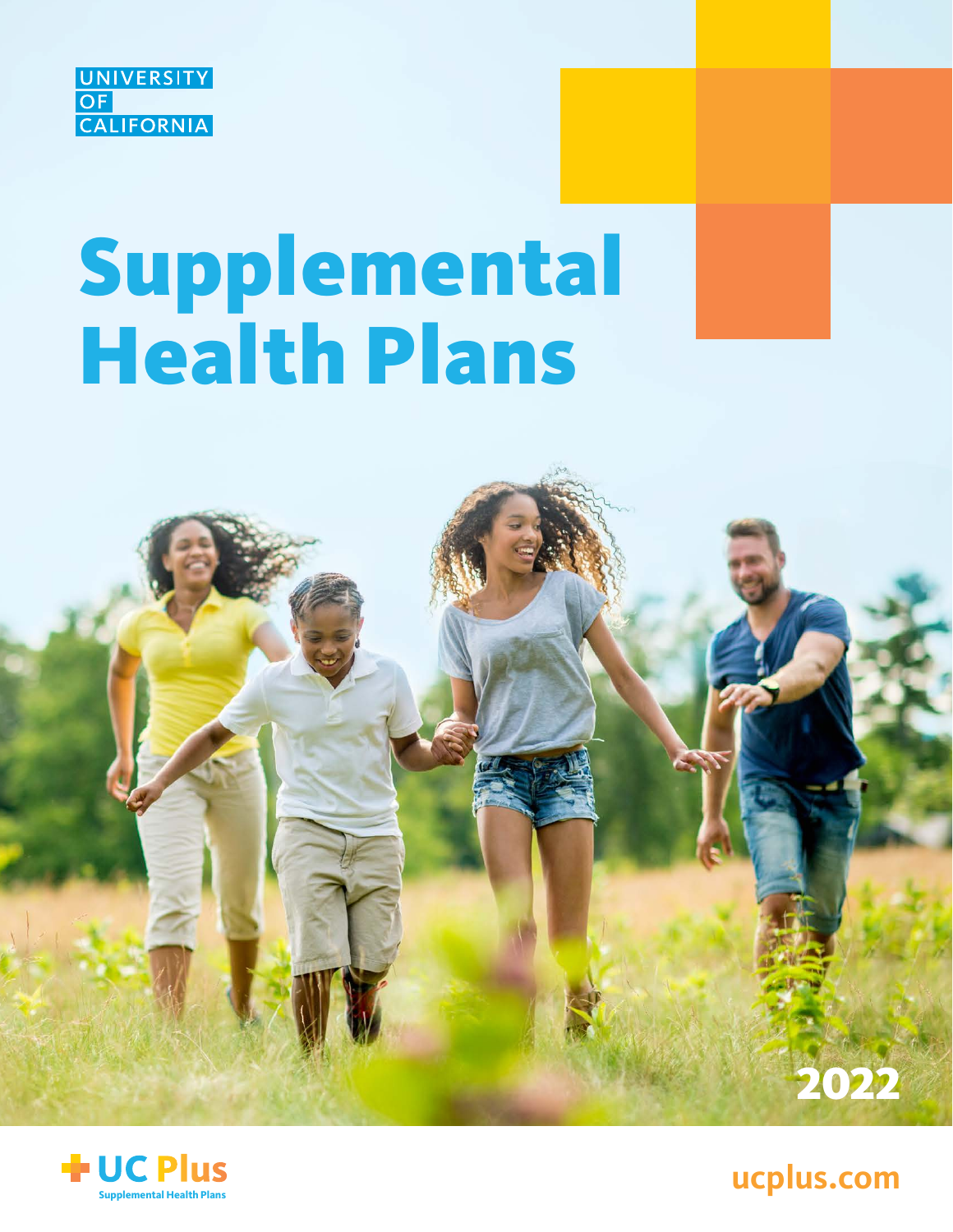# Financial Protection for the Unexpected

Designed just for UC employees, three supplemental health insurance plans help to provide a financial safety net for the unexpected.

These plans offer flexible financial assistance that complements the protection of your UC medical and disability coverage. When you have a covered accident, illness or hospitalization, these plans pay a cash benefit directly to you<sup>1</sup>—not to a doctor or hospital. The cash benefit is yours to spend any way you like.

It's protection that takes the worry out of covering things like unpaid medical expenses, such as deductibles, copays/coinsurance or other household and living expenses, so you can focus on recovering, not on finances.



## Accident Ease the Pain of Unexpected Expenses

Your child gets hurt playing soccer. You're painting the kitchen and the ladder slips. If you receive medical treatment for a covered accident, you get a check



## Critical Illness Serious Illness Can Mean Serious Costs

Cancer, heart attack, stroke, coronavirus. When a covered critical illness strikes, this plan sends a lump-sum

Plus, get paid for getting screening or mammogram.



## Hospital Indemnity Hospital Stays Can Catch You by Surprise

Some hospital stays are planned. Others catch you predetermined dollar amount directly to you when you're admitted to the hospital,

See footnote on page 17.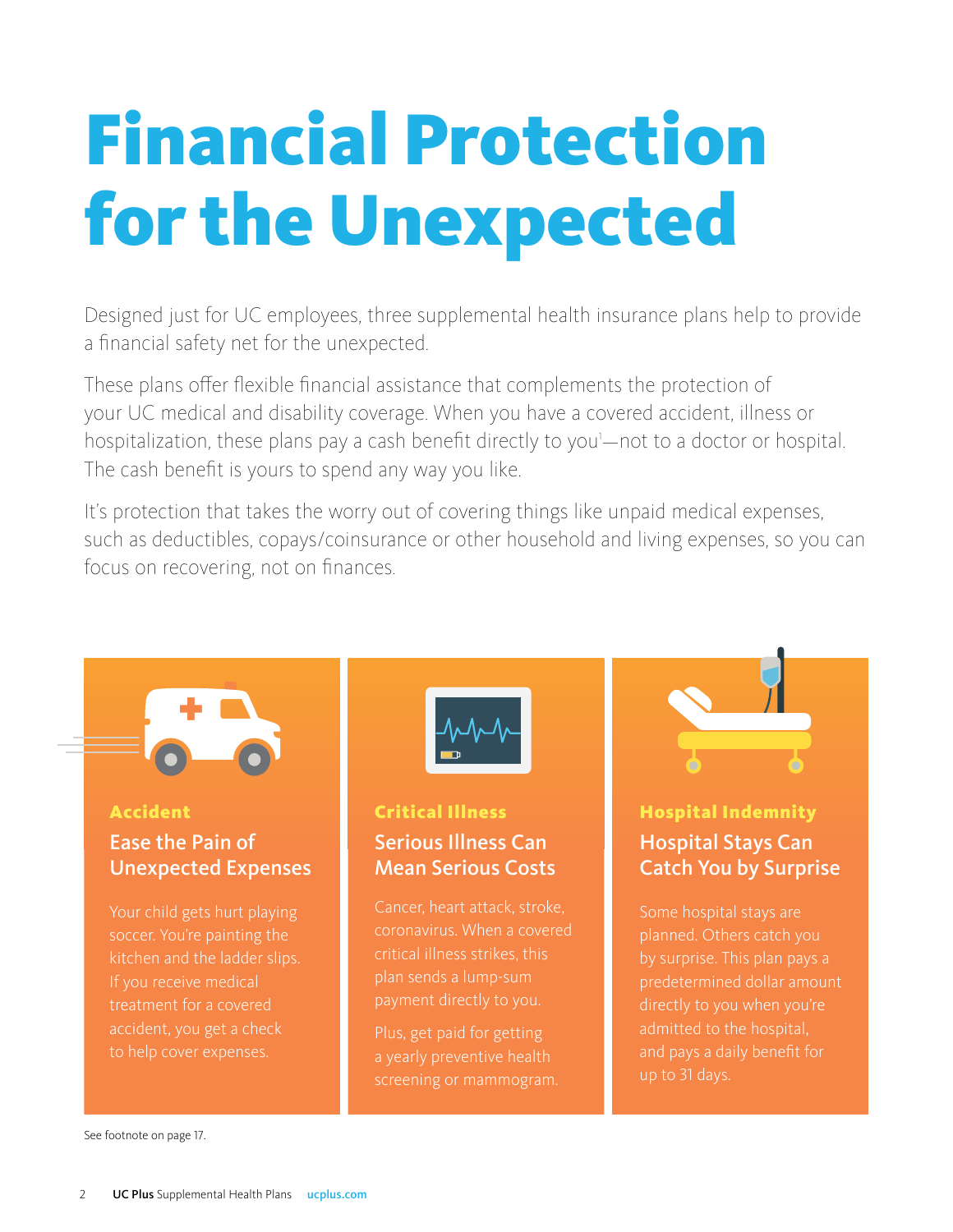## How the Plans Work

The plans are administered by Aflac. In the event of medical treatment for a covered accident, covered illness or hospitalization, you file a claim and get a check from Aflac. The cash benefit is paid directly to you—in addition to what your insurance plans pay.

### **You Choose How to Use Your Cash Benefit**



### What Have You Got to Save?

If you've considered moving to a lower-cost medical plan but worry about the potential increase in out-ofpocket costs in the event of a covered accident, critical illness, or hospital stay, supplemental health insurance might be your answer.

Consider all your benefit options and costs—both the premium you pay for coverage and what you pay when you get care. A combination of a supplemental health insurance plan plus a lower-premium medical plan could save you money while helping to provide financial protection for a worst-case scenario.

### **Reduce the Worry About 'What If?'**

Go to **[ucplus.com](http://ucplus.com)** to learn more about how a supplemental health insurance plan can complement your medical coverage.

## Custom Plans. Group Rates. Guaranteed Coverage.

UC is partnering with Aflac to offer group coverage designed especially for UC employees at group prices. You pay the full cost of any coverage you choose through convenient payroll deductions. Your premiums

are paid with after-tax dollars, which means you generally don't pay taxes on any benefit payments you receive from the plan(s). And enrollment is guaranteed.

### Learn More

For a full list of coverage and benefits, go to **ucplus.com**.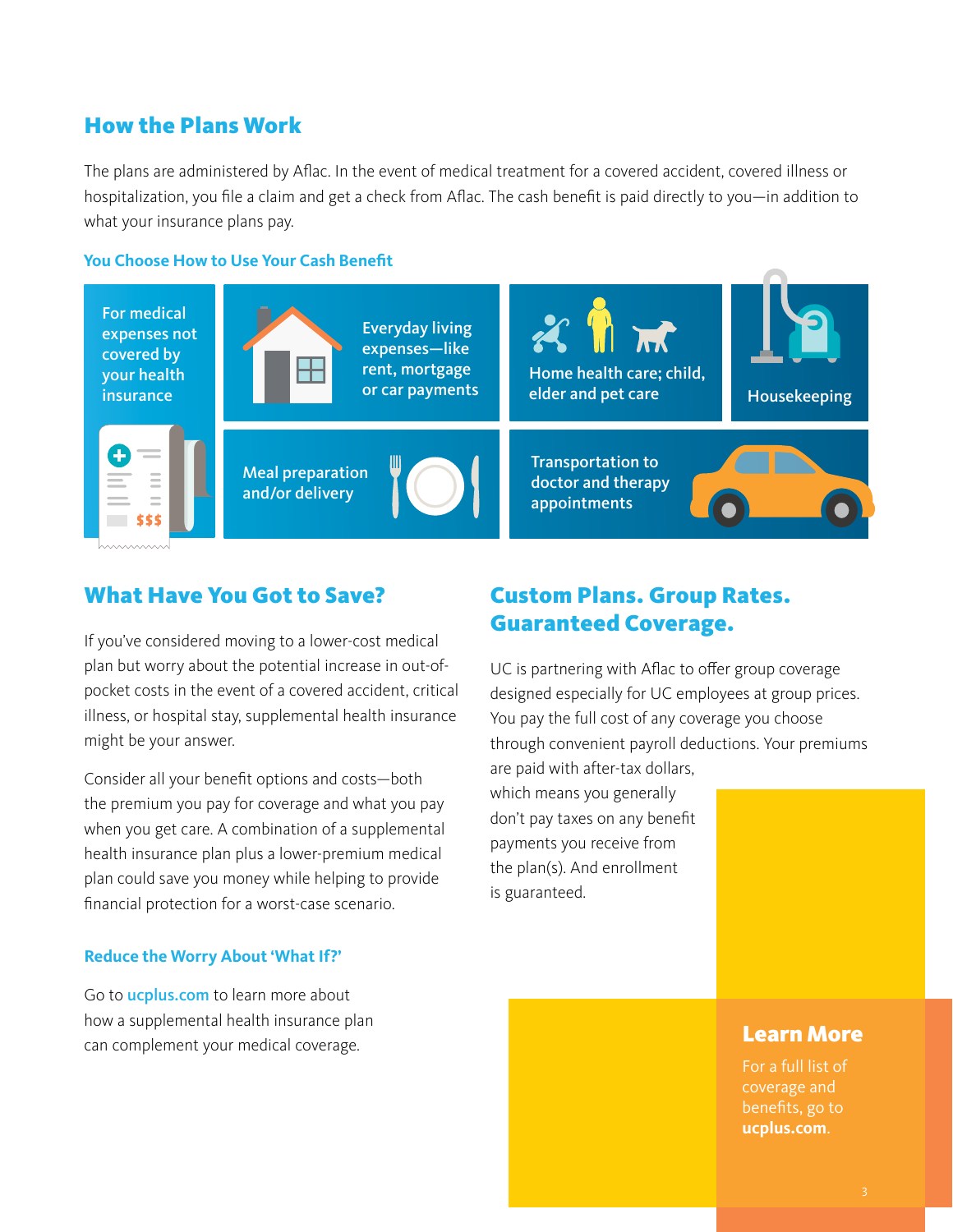# Accident

# What You Pay

| <b>COVERAGE FOR</b>           | <b>MONTHLY RATE</b> |
|-------------------------------|---------------------|
| Yourself only                 | \$9.67              |
| You and your spouse           | \$15.86             |
| You and dependent<br>children | \$19.85             |
| Your family                   | \$26.04             |

# What's Covered

Examples of common accident-related services and benefits:

| <b>SERVICES</b>                                                         | <b>BENEFIT AMOUNT</b>                         |
|-------------------------------------------------------------------------|-----------------------------------------------|
| Emergency room and urgent<br>care visit with X-ray                      | \$350<br>per accident                         |
| Ground ambulance                                                        | \$400<br>per trip                             |
| Physical therapy, chiropractic,<br>and alternative therapy <sup>2</sup> | \$50<br>per visit                             |
| Accident physician follow-up visit <sup>3</sup>                         | \$75<br>per visit                             |
| Leg braces, crutches, etc.                                              | \$100<br>per appliance                        |
| Inpatient surgery and anesthesia <sup>4</sup>                           | \$1,500                                       |
| Treatment for fractures                                                 | Up to<br>\$9,500                              |
| Treatment for dislocations                                              | Up to<br>\$8,000                              |
| Treatment for burns <sup>5</sup>                                        | \$100 to<br>\$20,000                          |
| Hospital admission<br>and confinement <sup>6</sup>                      | $$1,000 + $200$<br>per confinement<br>per day |

This listing does not reflect each and every benefit, exclusion or limitation which may apply. For complete information, refer to the Certificate of Insurance on [ucplus.com](http://ucplus.com).

See page 8 for a full list of benefits and coverage amounts. See footnotes on page 17.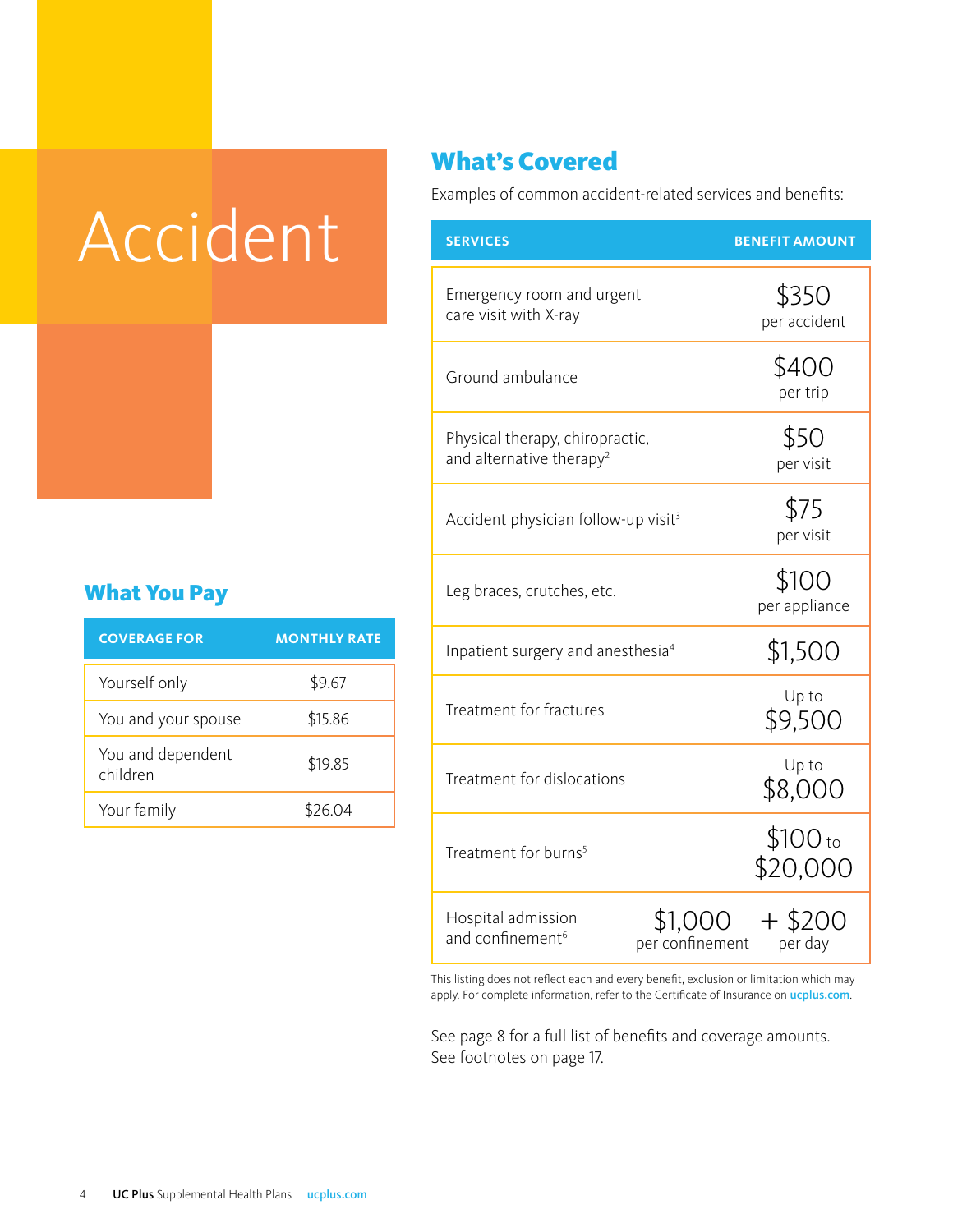# Critical Illness

There are two coverage options: \$10,000 and \$30,000. The plan pays benefits at 50% or 100% of your coverage level.

# What's Covered

Examples of covered illnesses and benefits:

| <b>SERVICES</b>                                                                                                                                                                                              | <b>BENEFIT AMOUNT</b>                                                                   |
|--------------------------------------------------------------------------------------------------------------------------------------------------------------------------------------------------------------|-----------------------------------------------------------------------------------------|
| $\cdot$ Cancer<br>Heart attack or<br>sudden cardiac arrest<br>• Stroke<br>• Kidney failure<br>· Severe burn<br>• Benign brain tumor<br>• Limited benefit major<br>organ transplant<br>Bone marrow transplant | 100%<br>of coverage amount                                                              |
| • Coronary artery<br>bypass surgery<br>• Non-invasive cancer<br>• Advanced Alzheimer's<br>or Parkinson's disease                                                                                             | 50%<br>of coverage amount                                                               |
| Annual preventive<br>health screening exam <sup>7</sup>                                                                                                                                                      | \$100<br>per calendar year                                                              |
| Mammography<br>benefit <sup>7</sup>                                                                                                                                                                          | \$200<br>per calendar year                                                              |
| Coronavirus-related<br>hospitalization of<br>four or more days                                                                                                                                               | \$1,000-<br>\$7,500<br>varies based on<br>coverage level and<br>length of hospital stay |

This listing does not reflect each and every benefit, exclusion or limitation which may apply. For complete information, refer to the Certificate of Insurance on [ucplus.com](http://ucplus.com).

See page 14 for a full list of benefits and coverage amounts. See footnotes on page 17.

# What You Pay

Rates are based on age. Monthly costs shown are for one adult. Rates for you and your spouse may differ depending on your ages. Coverage for eligible children is free when you enroll.

|            | <b>MONTHLY RATE</b>                |                                    |
|------------|------------------------------------|------------------------------------|
| <b>AGE</b> | \$10,000<br><b>Coverage Option</b> | \$30,000<br><b>Coverage Option</b> |
| $18 - 25$  | \$4.87                             | \$9.46                             |
| $26 - 30$  | \$5.84                             | \$12.35                            |
| $31 - 35$  | \$6.51                             | \$14.37                            |
| $36 - 40$  | \$8.01                             | \$18.86                            |
| $41 - 45$  | \$9.66                             | \$23.81                            |
| $46 - 50$  | \$10.19                            | \$25.41                            |
| $51 - 55$  | \$16.86                            | \$45.43                            |
| $56 - 60$  | \$15.91                            | \$42.57                            |
| $61 - 65$  | \$26.17                            | \$73.34                            |
| 66+        | \$54.36                            | \$157.93                           |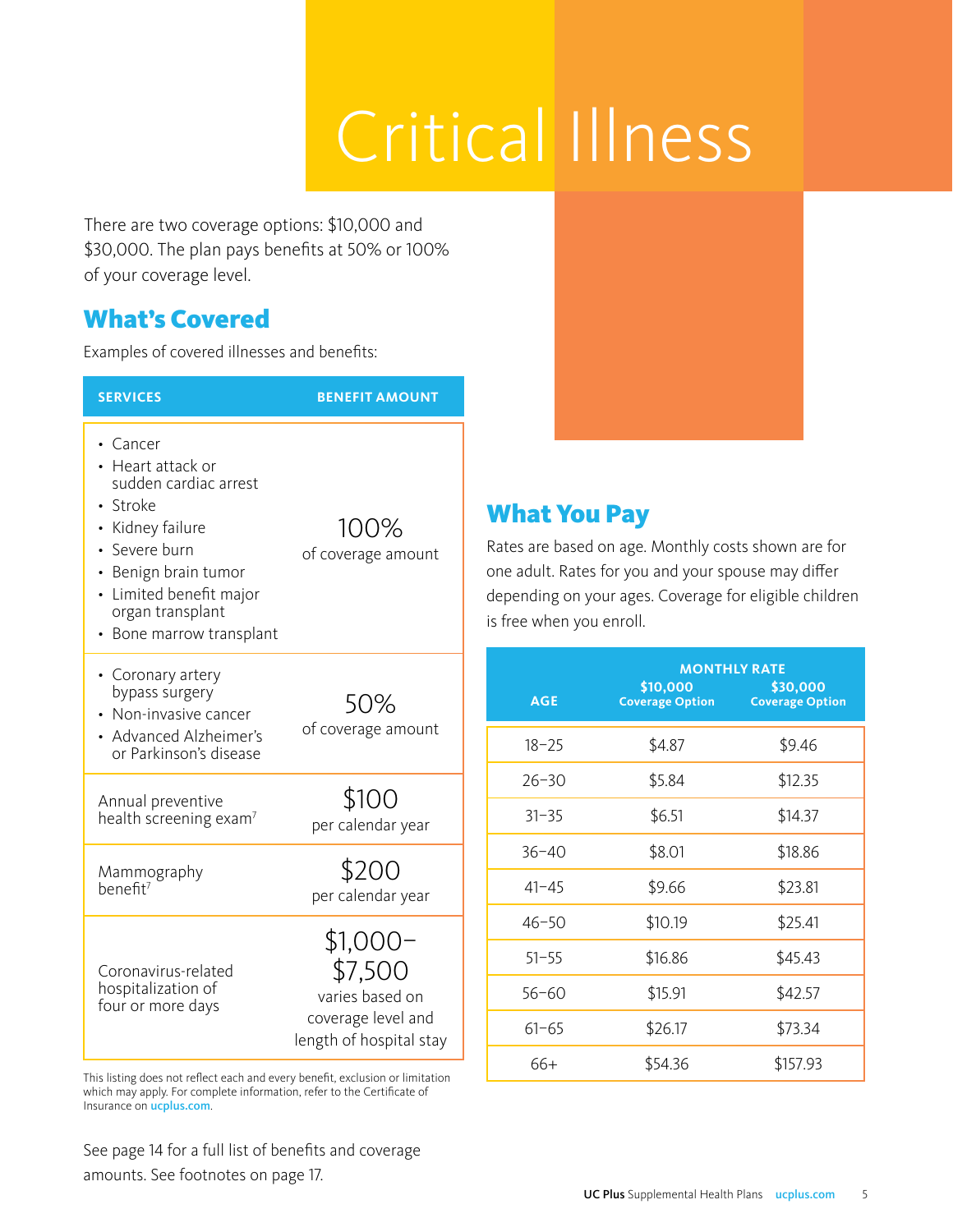# Hospital Indemnity

# What's Covered

Examples of common hospital-related services and benefits:

| <b>SERVICES</b>         | <b>BENEFIT AMOUNT</b>              |
|-------------------------|------------------------------------|
| Hospital admission      | $$1,000$ <sup>s</sup>              |
| Hospital confinement    | $+$ \$200 $^{\circ}$<br>per day    |
| Hospital intensive care | $+$ \$200 <sup>10</sup><br>per day |
| Mammography benefit     | $+$ \$100<br>per calendar year     |

This listing does not reflect each and every benefit, exclusion or limitation which may apply. For complete information, refer to the Certificate of Insurance on [ucplus.com](http://ucplus.com).

See page 16 for a full list of benefits and coverage amounts. See footnotes on page 17.

## What You Pay

| <b>COVERAGE FOR</b>           | <b>MONTHLY RATE</b> |
|-------------------------------|---------------------|
| Yourself only                 | \$16.19             |
| You and your spouse           | \$32.52             |
| You and dependent<br>children | \$26.17             |
| Your family                   | 2.50                |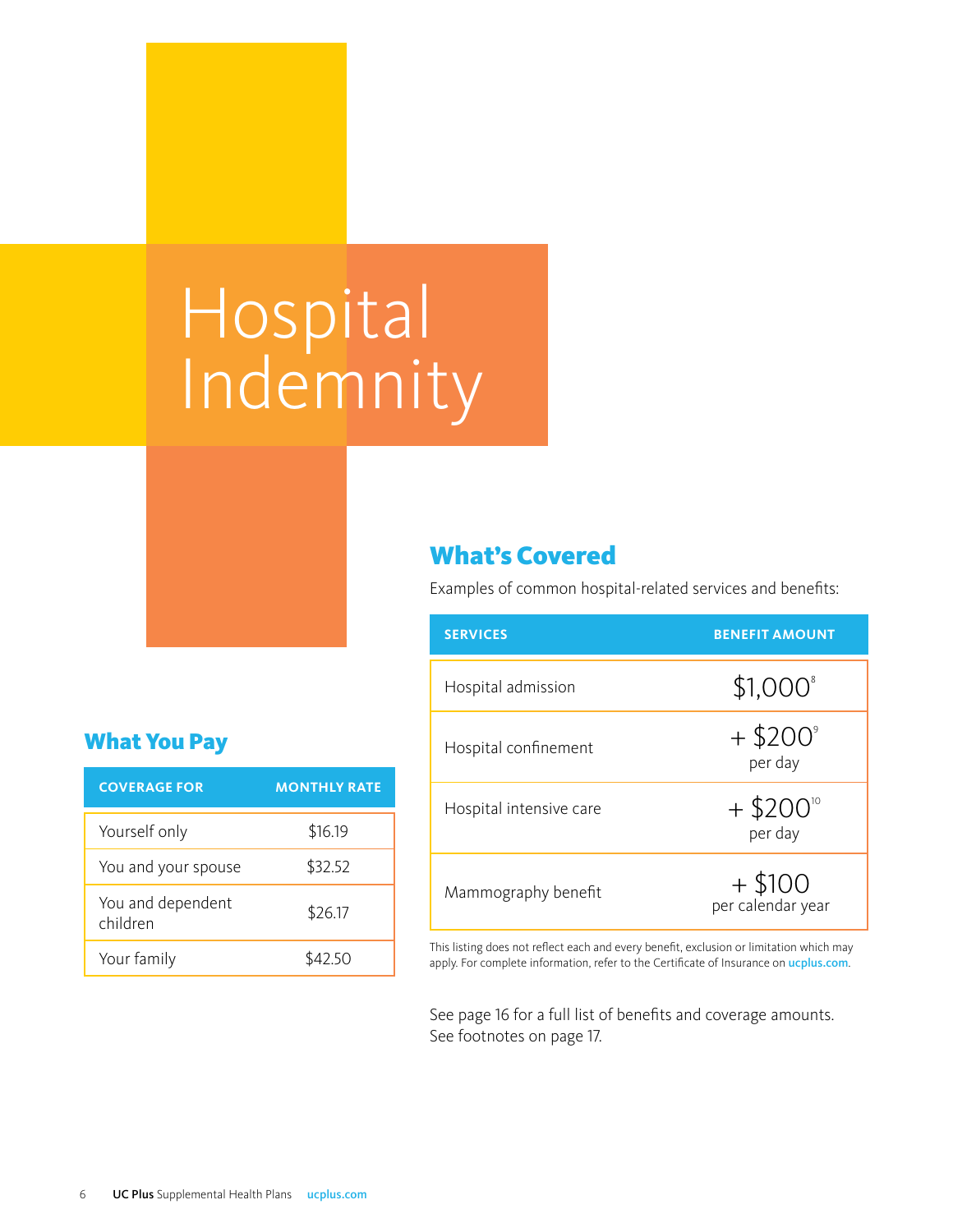# How to Enroll

Go to **[ucplus.com](http://ucplus.com)** to learn more and enroll with Aflac. If you have questions or need help enrolling, call the UC Plus Customer Service Team toll-free at (888) 212-7201, available Monday through Friday, 6 a.m. to 5 p.m. Pacific, excluding holidays.

You can enroll or make changes only as a new hire, during the annual Open Enrollment period or when you have a qualified life event (e.g., you get married or divorced, start or end a domestic partnership, add a new child to your family). For these events, you have 31 days from the date of the event to make changes to your existing coverage.

# Filing Claims

When you have a covered accident, illness or hospitalization, you file a claim with Aflac—either electronically or by paper. Keep all bills and paperwork, as you may need them to file claims. Your treating doctor may also need to fill out some paperwork.

The UC Plus Customer Service Team is here to help you file and manage claims. Call toll-free at (888) 212-7201.

# Protection for You and Your Family

You can cover yourself and your eligible dependents.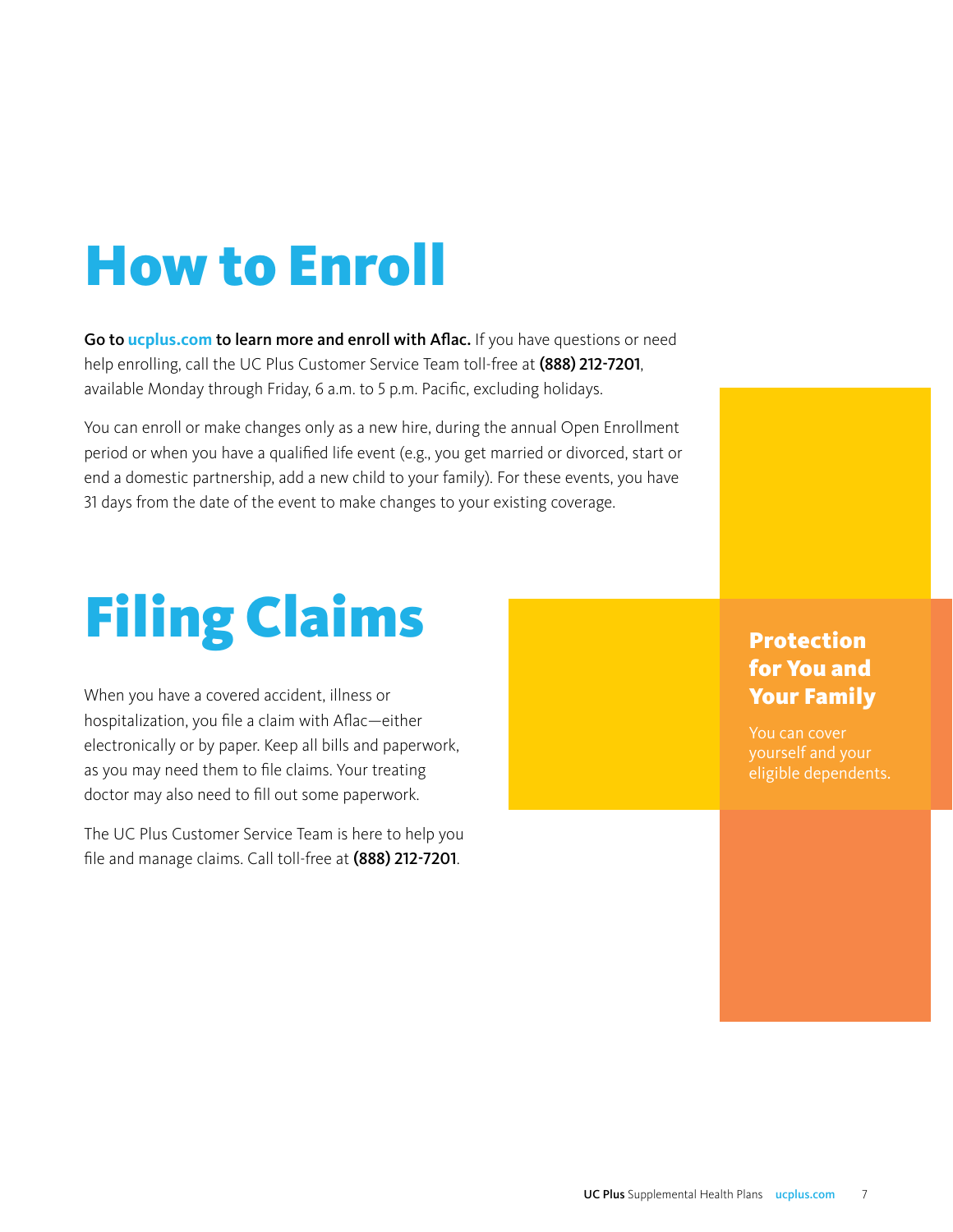# UC Plus Group Accident Plan



| <b>COVERED ACCIDENT BENEFIT</b>                                                                                                                                                                                                                                                                                                                                                                                                                                                                               | <b>BENEFIT AMOUNT</b>                             |
|---------------------------------------------------------------------------------------------------------------------------------------------------------------------------------------------------------------------------------------------------------------------------------------------------------------------------------------------------------------------------------------------------------------------------------------------------------------------------------------------------------------|---------------------------------------------------|
| Initial Treatment <sup>11</sup><br>Once per accident, within 168 hours after the accident, not payable for telemedicine services. Payable<br>when an insured receives initial treatment for a covered accidental injury. This benefit is payable for<br>initial treatment received under the care of a doctor when an insured visits the following:                                                                                                                                                           |                                                   |
| • Hospital emergency room                                                                                                                                                                                                                                                                                                                                                                                                                                                                                     | \$350 with X-ray<br>\$150 without X-ray           |
| • Urgent care facility                                                                                                                                                                                                                                                                                                                                                                                                                                                                                        | \$350 with X-ray<br>\$150 without X-ray           |
| • Doctor's office or facility (other than a hospital emergency room or urgent care)                                                                                                                                                                                                                                                                                                                                                                                                                           | \$275 with X-ray<br>\$75 without X-ray            |
| Ambulance <sup>11</sup><br>Within 90 days after the accident. Payable when an insured receives transportation by a<br>professional ambulance service due to a covered accidental injury.                                                                                                                                                                                                                                                                                                                      | \$400 ground ambulance<br>\$1,500 air ambulance   |
| Major Diagnostic Testing <sup>11</sup><br>Once per accident, within six months after the accident. Payable when an insured requires one<br>of the following exams: computerized tomography (CT/CAT scan), magnetic resonance imaging<br>(MRI), or electroencephalography (EEG) due to a covered accidental injury. These exams must be<br>performed in a hospital, a doctor's office, a medical diagnostic imaging center or an ambulatory<br>surgical center.                                                | \$300                                             |
| Blood Plasma and Platelets <sup>11</sup><br>Once per accident, within six months after the accident. Payable for each day that an insured<br>receives blood, plasma or platelets due to a covered accidental injury.                                                                                                                                                                                                                                                                                          | \$400                                             |
| Pain Management <sup>11</sup><br>Once per accident, within six months after the accident. Payable when an insured, due to a covered<br>accidental injury, is prescribed and receives a nerve ablation and/or block, or an epidural injection<br>administered into the spine. This benefit is only payable for pain management techniques (as<br>shown above) that are administered in a hospital or doctor's office. This benefit is not payable for an<br>epidural administered during a surgical procedure. | \$100                                             |
| Conclusion <sup>11</sup><br>Once per accident, within six months after the accident. Payable when an insured is diagnosed by a<br>doctor with a concussion due to a covered accident.                                                                                                                                                                                                                                                                                                                         | \$300                                             |
| Coma <sup>11</sup><br>Once per accident. Payable when an insured is in a coma lasting 14 days or more as the result of a<br>covered accident. For the purposes of this benefit, coma means a profound state of unconsciousness<br>caused by a covered accident.                                                                                                                                                                                                                                               | \$10,000                                          |
| Emergency Dental Work <sup>11</sup><br>Once per accident, within six months after the accident. Payable when an insured's natural teeth are<br>injured as a result of a covered accident.                                                                                                                                                                                                                                                                                                                     | \$100 for extraction<br>\$300 repair with a crown |
| <b>Eye Injuries</b><br>Payable for eye injuries if, because of a covered accident, a doctor removes a foreign body from the<br>eye, with or without anesthesia.                                                                                                                                                                                                                                                                                                                                               | \$300                                             |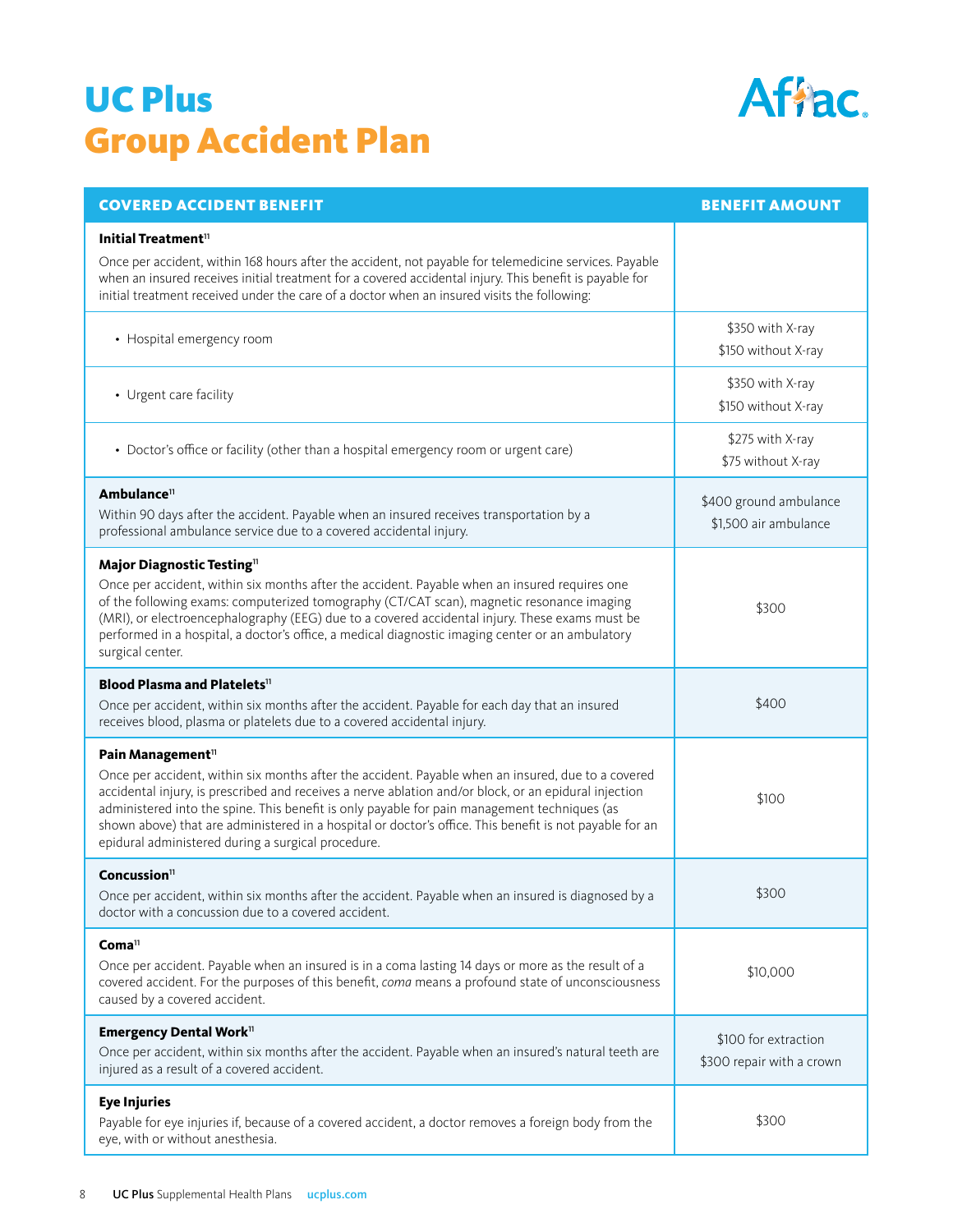| <b>COVERED ACCIDENT BENEFIT</b>                                                                                                                                                                                                                                                                                                                                                                                                                                                                                                                                                                                                                                           |                         | <b>BENEFIT AMOUNT</b>   |
|---------------------------------------------------------------------------------------------------------------------------------------------------------------------------------------------------------------------------------------------------------------------------------------------------------------------------------------------------------------------------------------------------------------------------------------------------------------------------------------------------------------------------------------------------------------------------------------------------------------------------------------------------------------------------|-------------------------|-------------------------|
| <b>Lacerations</b><br>Once per accident, within 168 hours after the accident. Payable when an insured receives a<br>laceration in a covered accident and the laceration is repaired by a doctor. For multiple lacerations,<br>the plan will pay a maximum of 200% of the benefit for the largest single laceration.                                                                                                                                                                                                                                                                                                                                                       |                         |                         |
| • Lacerations requiring stitches, including liquid skin adhesive                                                                                                                                                                                                                                                                                                                                                                                                                                                                                                                                                                                                          |                         |                         |
| - Over 15 centimeters                                                                                                                                                                                                                                                                                                                                                                                                                                                                                                                                                                                                                                                     |                         | \$600                   |
| - 5-15 centimeters                                                                                                                                                                                                                                                                                                                                                                                                                                                                                                                                                                                                                                                        |                         | \$300                   |
| - Under 5 centimeters                                                                                                                                                                                                                                                                                                                                                                                                                                                                                                                                                                                                                                                     |                         | \$75                    |
| • Lacerations not requiring stitches                                                                                                                                                                                                                                                                                                                                                                                                                                                                                                                                                                                                                                      |                         | \$25                    |
| Burns <sup>11</sup><br>Once per accident, within six months after the accident. Payable when an insured is burned in a<br>covered accident and is treated by a doctor. The plan will pay according to the percentage of the<br>body surface burned. First-degree burns are not covered.                                                                                                                                                                                                                                                                                                                                                                                   |                         |                         |
| • Second-degree burns                                                                                                                                                                                                                                                                                                                                                                                                                                                                                                                                                                                                                                                     |                         |                         |
| - Less than 10%                                                                                                                                                                                                                                                                                                                                                                                                                                                                                                                                                                                                                                                           |                         | \$100                   |
| - At least 10% but less than 25%                                                                                                                                                                                                                                                                                                                                                                                                                                                                                                                                                                                                                                          |                         | \$200                   |
| - At least 25% but less than 35%                                                                                                                                                                                                                                                                                                                                                                                                                                                                                                                                                                                                                                          |                         | \$500                   |
| - 35% or more                                                                                                                                                                                                                                                                                                                                                                                                                                                                                                                                                                                                                                                             |                         | \$1,000                 |
| • Third-degree burns                                                                                                                                                                                                                                                                                                                                                                                                                                                                                                                                                                                                                                                      |                         |                         |
| - Less than 10%                                                                                                                                                                                                                                                                                                                                                                                                                                                                                                                                                                                                                                                           |                         | \$1,000                 |
| - At least 10% but less than 25%                                                                                                                                                                                                                                                                                                                                                                                                                                                                                                                                                                                                                                          |                         | \$5,000                 |
| - At least 25% but less than 35%                                                                                                                                                                                                                                                                                                                                                                                                                                                                                                                                                                                                                                          |                         | \$10,000                |
| - 35% or more                                                                                                                                                                                                                                                                                                                                                                                                                                                                                                                                                                                                                                                             |                         | \$20,000                |
| <b>Fractures</b><br>Once per accident, within 90 days after the accident. Payable when an insured fractures a bone<br>because of a covered accident and is treated by a doctor. If the fracture requires open reduction,<br>200% of the benefit is payable for that bone. For multiple fractures (more than one fracture in one<br>accident), the plan will pay a maximum of 200% of the benefit amount for the bone fractured that<br>has the highest dollar amount. For a chip fracture (a piece of bone that is completely broken off<br>near a joint), the plan will pay 25% of the amount for the affected bone. The benefit is not payable<br>for stress fractures. | Open                    | Closed                  |
| Employee/Spouse/Child                                                                                                                                                                                                                                                                                                                                                                                                                                                                                                                                                                                                                                                     | Reduction <sup>12</sup> | Reduction <sup>12</sup> |
| • Hip/Thigh                                                                                                                                                                                                                                                                                                                                                                                                                                                                                                                                                                                                                                                               | \$9,500                 | \$4,750                 |
| • Vertebrae (except processes)                                                                                                                                                                                                                                                                                                                                                                                                                                                                                                                                                                                                                                            | \$8,550                 | \$4,275                 |
| • Pelvis                                                                                                                                                                                                                                                                                                                                                                                                                                                                                                                                                                                                                                                                  | \$7,600                 | \$3,800                 |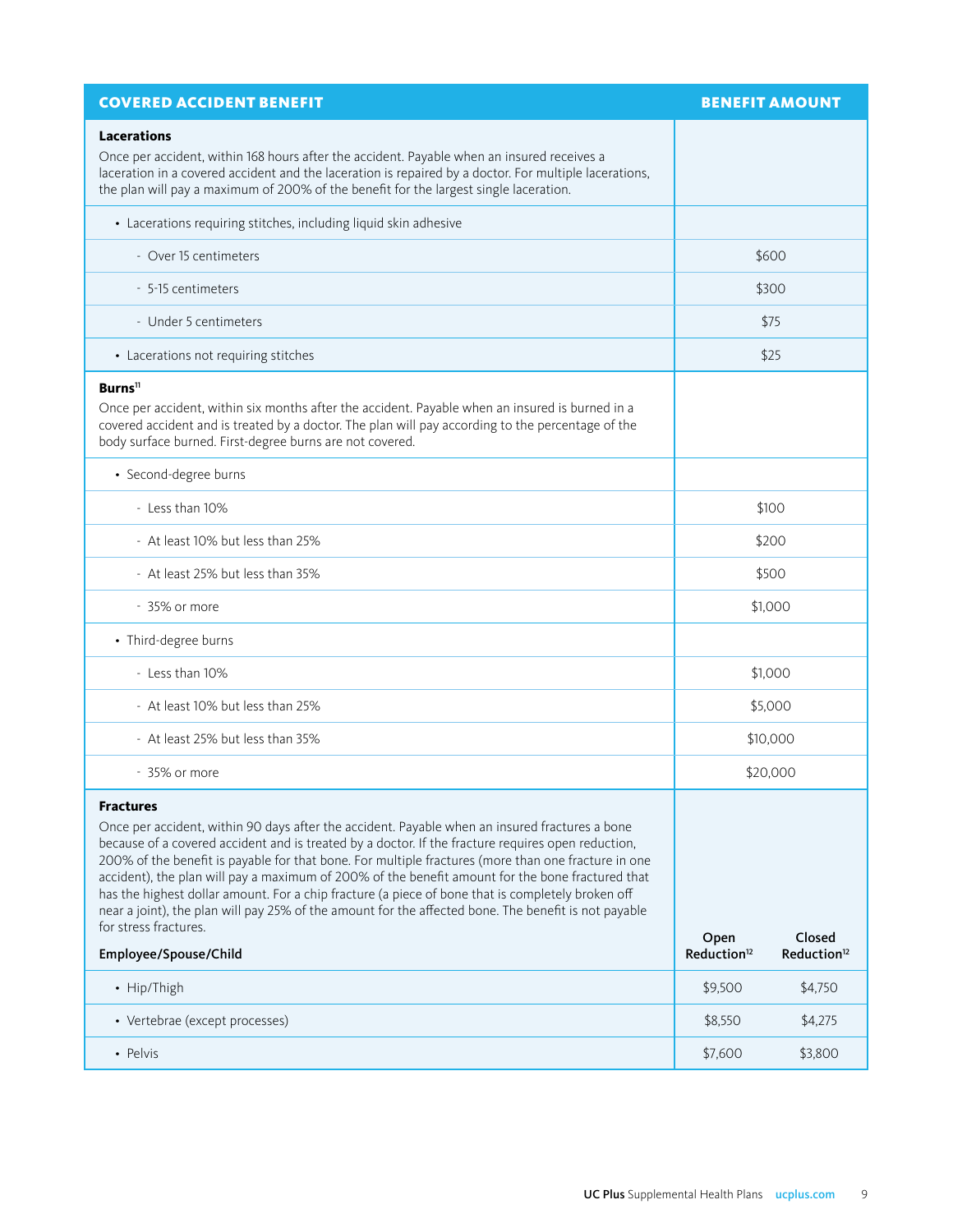| <b>COVERED ACCIDENT BENEFIT</b>                                                                                                                                                                                                                                                                                                                                                                                                                                                                                                                                                                                                                                                                                                                                                                                                                                                                                                                                    | <b>BENEFIT AMOUNT</b>           |                                   |
|--------------------------------------------------------------------------------------------------------------------------------------------------------------------------------------------------------------------------------------------------------------------------------------------------------------------------------------------------------------------------------------------------------------------------------------------------------------------------------------------------------------------------------------------------------------------------------------------------------------------------------------------------------------------------------------------------------------------------------------------------------------------------------------------------------------------------------------------------------------------------------------------------------------------------------------------------------------------|---------------------------------|-----------------------------------|
| Fractures continued:                                                                                                                                                                                                                                                                                                                                                                                                                                                                                                                                                                                                                                                                                                                                                                                                                                                                                                                                               | Open<br>Reduction <sup>12</sup> | Closed<br>Reduction <sup>12</sup> |
| • Skull (depressed)                                                                                                                                                                                                                                                                                                                                                                                                                                                                                                                                                                                                                                                                                                                                                                                                                                                                                                                                                | \$7,125                         | \$3,562.50                        |
| $\cdot$ Leg                                                                                                                                                                                                                                                                                                                                                                                                                                                                                                                                                                                                                                                                                                                                                                                                                                                                                                                                                        | \$5,700                         | \$2,850                           |
| • Forearm/Hand/Wrist                                                                                                                                                                                                                                                                                                                                                                                                                                                                                                                                                                                                                                                                                                                                                                                                                                                                                                                                               | \$4,750                         | \$2,375                           |
| • Foot/Ankle/Kneecap                                                                                                                                                                                                                                                                                                                                                                                                                                                                                                                                                                                                                                                                                                                                                                                                                                                                                                                                               | \$4,750                         | \$2,375                           |
| • Shoulder Blade/Collar Bone                                                                                                                                                                                                                                                                                                                                                                                                                                                                                                                                                                                                                                                                                                                                                                                                                                                                                                                                       | \$3,800                         | \$1,900                           |
| • Lower Jaw (mandible)                                                                                                                                                                                                                                                                                                                                                                                                                                                                                                                                                                                                                                                                                                                                                                                                                                                                                                                                             | \$3,800                         | \$1,900                           |
| • Skull (simple)                                                                                                                                                                                                                                                                                                                                                                                                                                                                                                                                                                                                                                                                                                                                                                                                                                                                                                                                                   | \$3,325                         | \$1,662.50                        |
| • Upper Arm/Upper Jaw                                                                                                                                                                                                                                                                                                                                                                                                                                                                                                                                                                                                                                                                                                                                                                                                                                                                                                                                              | \$3,325                         | \$1,662.50                        |
| • Facial Bones (except teeth)                                                                                                                                                                                                                                                                                                                                                                                                                                                                                                                                                                                                                                                                                                                                                                                                                                                                                                                                      | \$2,850                         | \$1,425                           |
| • Vertebral Processes                                                                                                                                                                                                                                                                                                                                                                                                                                                                                                                                                                                                                                                                                                                                                                                                                                                                                                                                              | \$1,900                         | \$950                             |
| • Coccyx/Rib/Finger/Toe                                                                                                                                                                                                                                                                                                                                                                                                                                                                                                                                                                                                                                                                                                                                                                                                                                                                                                                                            | \$760                           | \$380                             |
| • Sternum                                                                                                                                                                                                                                                                                                                                                                                                                                                                                                                                                                                                                                                                                                                                                                                                                                                                                                                                                          | \$8,550                         | \$4,275                           |
| • Sacral/Sacrum                                                                                                                                                                                                                                                                                                                                                                                                                                                                                                                                                                                                                                                                                                                                                                                                                                                                                                                                                    | \$1,900                         | \$950                             |
| <b>Dislocations</b><br>Once per accident, within 90 days after the accident. Payable when an insured dislocates a joint<br>because of a covered accident and is treated by a doctor. If the dislocation requires open reduction,<br>200% of the benefit for that joint is payable. The plan will pay benefits only for the first dislocation<br>of a joint. The plan will not pay for recurring dislocations of the same joint. If the insured dislocated<br>a joint before the effective date of their certificate and then dislocates the same joint again, it<br>will not be covered by the plan. For multiple dislocations (more than one dislocated joint in one<br>accident), the plan will pay a maximum of 200% of the benefit amount for the joint dislocated that<br>has the highest dollar amount. For a partial dislocation (joint is not completely separated, including<br>subluxation), the plan will pay 25% of the amount for the affected joint. | Open<br>Reduction <sup>12</sup> | Closed<br>Reduction <sup>12</sup> |
| $\cdot$ Hip                                                                                                                                                                                                                                                                                                                                                                                                                                                                                                                                                                                                                                                                                                                                                                                                                                                                                                                                                        | \$8,000                         | \$4,000                           |
| • Knee (not kneecap)                                                                                                                                                                                                                                                                                                                                                                                                                                                                                                                                                                                                                                                                                                                                                                                                                                                                                                                                               | \$5,200                         | \$2,600                           |
| • Shoulder                                                                                                                                                                                                                                                                                                                                                                                                                                                                                                                                                                                                                                                                                                                                                                                                                                                                                                                                                         | \$4,000                         | \$2,000                           |
| • Foot/Ankle                                                                                                                                                                                                                                                                                                                                                                                                                                                                                                                                                                                                                                                                                                                                                                                                                                                                                                                                                       | \$3,200                         | \$1,600                           |
| $\cdot$ Hand                                                                                                                                                                                                                                                                                                                                                                                                                                                                                                                                                                                                                                                                                                                                                                                                                                                                                                                                                       | \$2,800                         | \$1,400                           |
| • Lower Jaw                                                                                                                                                                                                                                                                                                                                                                                                                                                                                                                                                                                                                                                                                                                                                                                                                                                                                                                                                        | \$2,400                         | \$1,200                           |
| • Wrist                                                                                                                                                                                                                                                                                                                                                                                                                                                                                                                                                                                                                                                                                                                                                                                                                                                                                                                                                            | \$2,000                         | \$1,000                           |
| • Elbow                                                                                                                                                                                                                                                                                                                                                                                                                                                                                                                                                                                                                                                                                                                                                                                                                                                                                                                                                            | \$1,600                         | \$800                             |
| • Finger/Toe                                                                                                                                                                                                                                                                                                                                                                                                                                                                                                                                                                                                                                                                                                                                                                                                                                                                                                                                                       | \$640                           | \$320                             |
| <b>Facilities Fee for Outpatient Surgery</b><br>Surgery performed in hospital or ambulatory surgical center, within one year after the accident.<br>Payable once per each eligible outpatient surgery and anesthesia benefit (in a hospital or ambulatory<br>surgical center). This benefit is payable in addition to the surgery benefit.                                                                                                                                                                                                                                                                                                                                                                                                                                                                                                                                                                                                                         | \$300                           |                                   |

L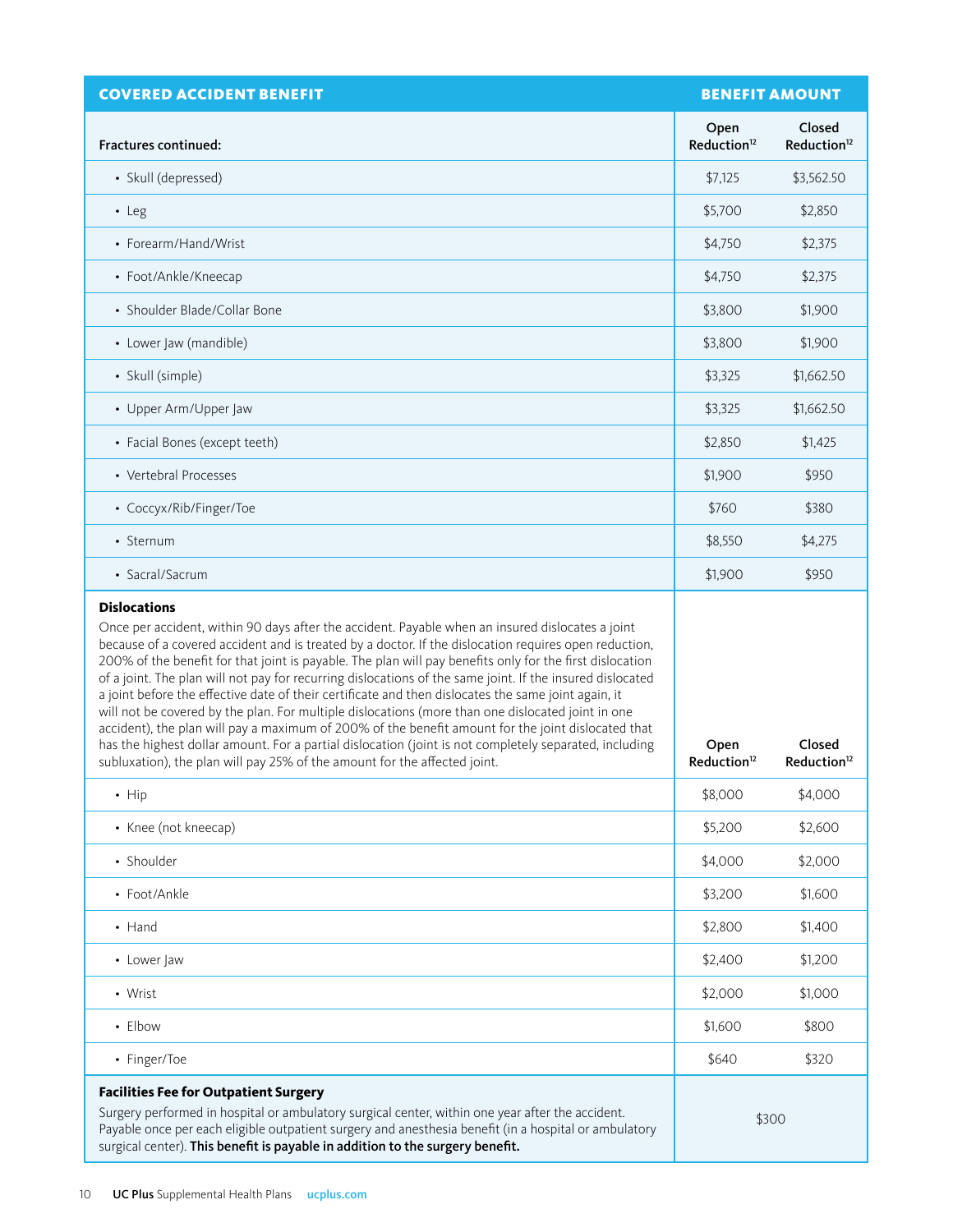| <b>COVERED ACCIDENT BENEFIT</b>                                                                                                                                                                                                                                                                                                                                                                                                                                                                                                                                               | <b>BENEFIT AMOUNT</b>                                                                                       |
|-------------------------------------------------------------------------------------------------------------------------------------------------------------------------------------------------------------------------------------------------------------------------------------------------------------------------------------------------------------------------------------------------------------------------------------------------------------------------------------------------------------------------------------------------------------------------------|-------------------------------------------------------------------------------------------------------------|
| Outpatient Surgery and Anesthesia <sup>11</sup><br>Per day/maximum of one procedure per accident/within one year of the accident. Payable for each day<br>that, due to a covered accidental injury, an insured has an outpatient surgical procedure performed<br>by a doctor in a doctor's office, urgent care facility, emergency room, hospital or ambulatory surgical<br>center. Surgical procedure does not include laceration repair. If an outpatient surgical procedure is<br>covered under another benefit in this plan, the plan will pay the higher benefit amount. | \$50 doctor's office/urgent<br>care facility/emergency room<br>\$400 hospital/ambulatory<br>surgical center |
| Inpatient Surgery and Anesthesia <sup>11</sup><br>Per day/maximum of one procedure per accident/within one year after the accident. Payable for<br>each day that, due to a covered accidental injury, an insured has an inpatient surgical procedure<br>performed by a doctor. The surgery must be performed while the insured is confined to a hospital as<br>an inpatient. If an inpatient surgical procedure is covered under another benefit in the plan, the plan<br>will pay the higher benefit amount.                                                                 | \$1,500                                                                                                     |
| Transportation Benefits <sup>11</sup><br>Greater than 100 miles from the insured's residence, three times per accident, within six months<br>after the accident. Payable for transportation if, because of a covered accident, an insured is injured<br>and requires doctor-recommended hospital treatment or diagnostic study that is not available in the<br>insured's resident city.                                                                                                                                                                                       | \$500 plane<br>\$200 any ground<br>transportation                                                           |
| <b>Successor Insured Benefit</b><br>If spouse coverage is in force at the time of the employee's death, the surviving spouse can elect to continue coverage. Coverage<br>would continue according to the existing plan and would also include any dependent child coverage in force at the time.                                                                                                                                                                                                                                                                              |                                                                                                             |

Surgical procedures may include, but are not limited to, surgical repair of ruptured disc, tendons/ligaments, hernia, rotator cuff, torn knee cartilage, skin grafts, joint replacement, internal injuries requiring open abdominal or thoracic surgery, exploratory surgery (with or without repair), etc., unless otherwise noted due to an accidental injury.

| <b>AFTERCARE BENEFITS</b>                                                                                                                                                                                                                                                                                                                                                                                                                                                                                                                                                                                              | <b>BENEFIT AMOUNT</b> |
|------------------------------------------------------------------------------------------------------------------------------------------------------------------------------------------------------------------------------------------------------------------------------------------------------------------------------------------------------------------------------------------------------------------------------------------------------------------------------------------------------------------------------------------------------------------------------------------------------------------------|-----------------------|
| <b>Appliances</b><br>Within six months after the accident. Payable if, as a result of an injury received in a covered accident, a<br>doctor advises the insured to use a listed medical appliance as an aid in personal locomotion: cane, ankle<br>brace, walking boot, walker, crutches, leg brace, cervical collar, wheelchair, knee scooter, body jacket,<br>back brace.                                                                                                                                                                                                                                            | \$100                 |
| Accident Follow-Up Treatment <sup>11</sup><br>Maximum of two per accident, within six months after the accident, provided initial treatment is within<br>168 hours of the accident. Payable for doctor-prescribed follow-up treatment for injuries received in<br>a covered accident. Follow-up treatments do not include physical, occupational or speech therapy.<br>Chiropractic and acupuncture procedures are also not considered follow-up treatment.                                                                                                                                                            | \$75                  |
| <b>Rehabilitation Unit</b><br>Maximum of 31 days per confinement, no more than 62 days total per calendar year for each insured.<br>Payable for each day that, due to a covered accidental injury, an insured received treatment as an<br>inpatient at a rehabilitation facility. For this benefit to be payable, the insured must be transferred to<br>the rehabilitation facility for treatment following an inpatient confinement. The plan will not pay the<br>rehabilitation facility benefit for the same days that the hospital confinement benefit is paid. The plan will<br>pay the highest eligible benefit. | \$100 per day         |
| Therapy $11$<br>Maximum of 10 per accident, beginning within 90 days after the accident, provided initial treatment<br>is within 168 hours after the accident. Payable if, because of injuries received in a covered accident, an<br>insured has doctor-prescribed therapy treatment in one of the following categories: physical therapy<br>provided by a licensed physical therapist, occupational therapy provided by a licensed occupational<br>therapist, or speech therapy provided by a licensed speech therapist.                                                                                              | \$50                  |
| Chiropractic or Alternative Therapy <sup>11</sup><br>Maximum of three per accident, beginning within 90 days after the accident, provided initial treatment<br>is within 168 hours after the accident. Payable if, because of injuries received in a covered accident, an<br>insured receives acupuncture or chiropractic treatment.                                                                                                                                                                                                                                                                                   | \$50                  |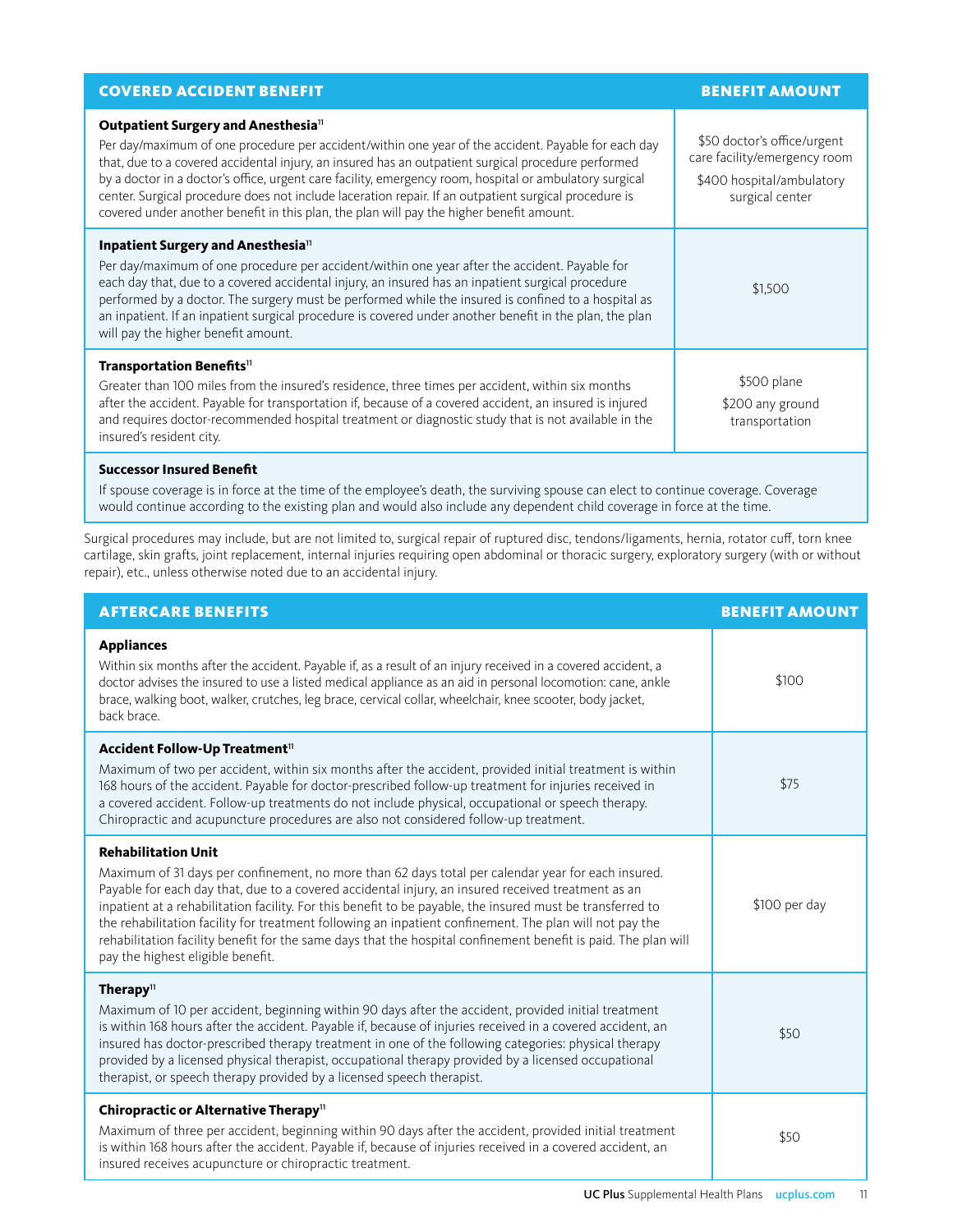| <b>HOSPITALIZATION BENEFITS</b>                                                                                                                                                                                                                                                                                                                                                                                                                                                                                                                                                                                                                                                                                                                                                       | <b>BENEFIT AMOUNT</b>      |
|---------------------------------------------------------------------------------------------------------------------------------------------------------------------------------------------------------------------------------------------------------------------------------------------------------------------------------------------------------------------------------------------------------------------------------------------------------------------------------------------------------------------------------------------------------------------------------------------------------------------------------------------------------------------------------------------------------------------------------------------------------------------------------------|----------------------------|
| Hospital Admission <sup>11</sup><br>Once per accident, within six months after the accident. Payable when an insured is admitted to a<br>hospital and confined as an inpatient because of a covered accidental injury. This benefit is not payable<br>for confinement to an observation unit, for emergency room treatment or for outpatient treatment.                                                                                                                                                                                                                                                                                                                                                                                                                               | \$1,000 per<br>confinement |
| <b>Hospital Confinement</b><br>Maximum of 365 days per accident, within six months after the accident. Payable for each day that an<br>insured is confined to a hospital as an inpatient because of a covered accidental injury. If the plan pays<br>benefits for confinement and the insured is confined again within six months because of the same<br>accidental injury, the plan will treat this confinement as the same period of confinement. This benefit is<br>payable for only one hospital confinement at a time even if caused by more than one covered accidental<br>injury. This benefit is not payable for confinement to an observation unit or a rehabilitation facility.                                                                                             | \$200 per day              |
| <b>Hospital Intensive Care</b><br>Maximum of 15 days per accident, within six months after the accident. Payable for each day an insured is<br>confined in a hospital intensive care unit because of a covered accidental injury.<br>The plan will pay benefits for only one confinement in a hospital intensive care unit at a time even if<br>caused by more than one covered accidental injury. If the plan pays benefits for confinement in a hospital<br>intensive care unit and an insured becomes confined to a hospital intensive care unit again within six<br>months because of the same accidental injury, the plan will treat this confinement as the same period of<br>confinement. This benefit is payable in addition to the hospital confinement benefit (see above). | \$500 per day              |
| <b>Family Member Lodging</b><br>Greater than 100 miles from the insured's residence, maximum of 30 days per accident, within six months<br>after the accident. Payable for each night's lodging in a motel/hotel/rental property for an adult member<br>of the insured's immediate family. For this benefit to be payable:<br>• The insured must be confined to a hospital for treatment of a covered accidental injury;<br>• The hospital and motel/hotel must be more than 100 miles from the insured's residence; and<br>• The treatment must be prescribed by the insured's treating doctor.                                                                                                                                                                                      | \$150 per day              |

| <b>LIFE CHANGING EVENT BENEFITS</b>                                                                                                                                                                                                                                                                                                                                                                                                                                                                                                                                                                                                                                                                                                                    | <b>BENEFIT AMOUNT</b> |
|--------------------------------------------------------------------------------------------------------------------------------------------------------------------------------------------------------------------------------------------------------------------------------------------------------------------------------------------------------------------------------------------------------------------------------------------------------------------------------------------------------------------------------------------------------------------------------------------------------------------------------------------------------------------------------------------------------------------------------------------------------|-----------------------|
| <b>Paralysis</b><br>Once per accident, diagnosed by a doctor within six months after the accident. Payable if an insured has<br>permanent loss of movement of two or more limbs for more than 90 days (in Utah, 30 days) as the result<br>of a covered accidental injury.                                                                                                                                                                                                                                                                                                                                                                                                                                                                              |                       |
| • Paraplegia                                                                                                                                                                                                                                                                                                                                                                                                                                                                                                                                                                                                                                                                                                                                           | \$5,000               |
| • Quadriplegia                                                                                                                                                                                                                                                                                                                                                                                                                                                                                                                                                                                                                                                                                                                                         | \$10,000              |
| <b>Prosthesis</b><br>Once per accident, up to two prosthetic devices and one replacement per device per insured. Payable<br>when an insured receives a prosthetic device, prescribed by a doctor, as a result of a covered accidental<br>injury. Prosthetic device/prosthesis means an artificial device designed to replace a missing part of the<br>body. This benefit is not payable for hearing aids, wigs, dental aids (to include false teeth), or repair or<br>replacement of prosthetic devices and/or joint replacements. The plan will pay this benefit again once to<br>cover the replacement of a prosthesis for which a benefit has been paid, provided the replacement takes<br>place within three years of the initial benefit payment. | \$1,000               |
| <b>Residence/Vehicle Modification</b><br>Once per accident, within one year after the accident. Payable for a permanent structural modification<br>to an insured's primary residence or vehicle when the insured suffers total and permanent or irrevocable<br>loss of one of the following due to an accidental injury:<br>• The sight of one eye;<br>• The use of one hand/arm: or<br>• The use of one foot/leg.                                                                                                                                                                                                                                                                                                                                     | \$1,000               |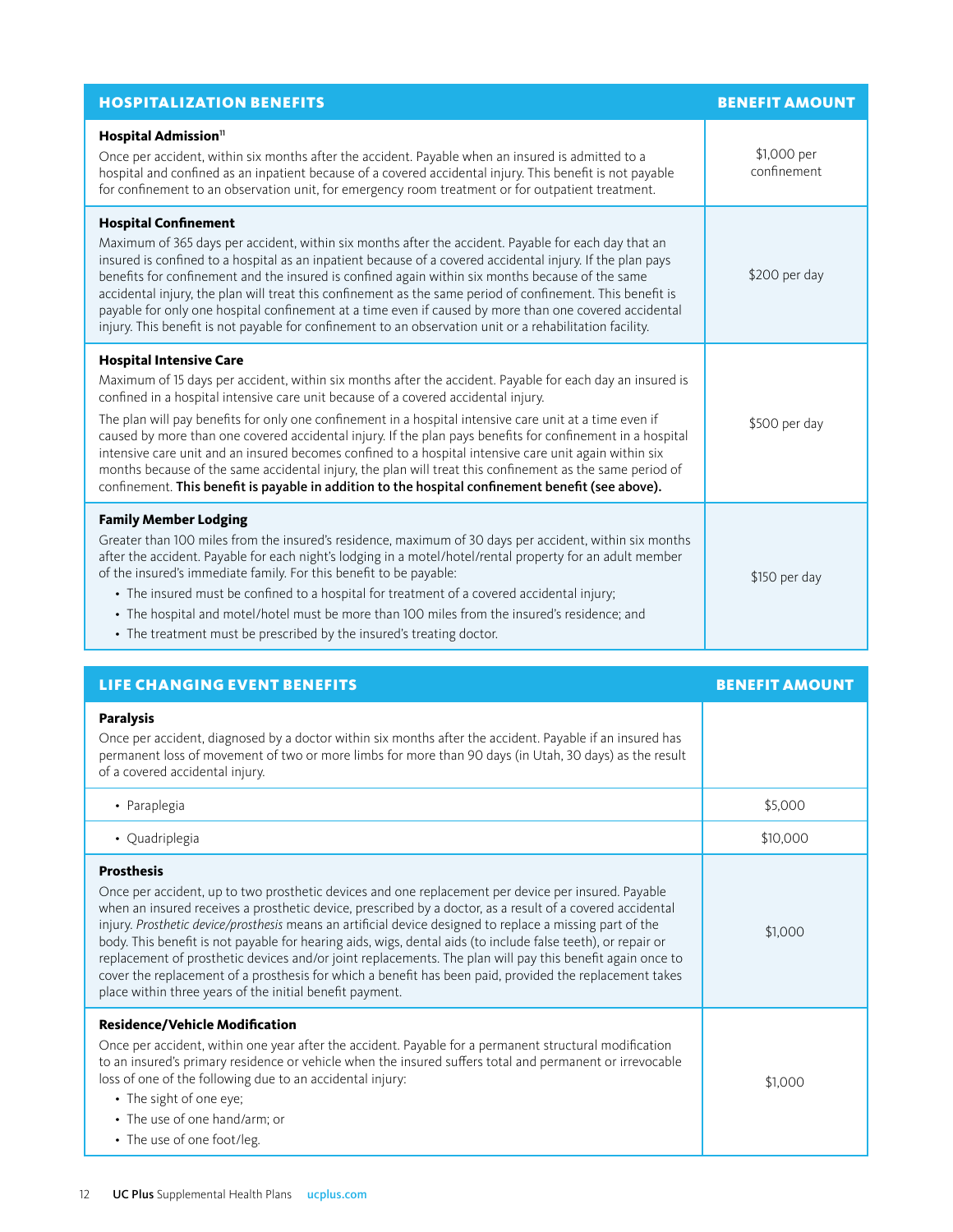The benefits outlined in this document are a brief description of coverage, designed to help you with the selection process. This summary does not reflect each and every benefit, exclusion and limitation which may apply to the coverage. For more details, important limitations and exclusions, refer to the Group Accidental Injury Insurance Policy, which can be found on the ucplus.com website. If there is a difference between this summary and the Group Accidental Injury Insurance Policy, the Group Accidental Injury Insurance Policy will prevail.

### INITIAL ACCIDENT EXCLUSIONS

Plan exclusions apply to all riders unless otherwise noted.

The plan will not pay benefits for accidental injury, disability or death contributed to, caused by, or resulting from:

- · War voluntarily participating in war, any act of war, or military conflicts, declared or undeclared, or voluntarily participating or serving in the military, armed forces or an auxiliary unit thereto, or contracting with any country or international authority. (The plan will return the prorated premium for any period not covered by the certificate when the insured is in such service.) War also includes voluntary participation in an insurrection, riot, civil commotion or civil state of belligerence. War does not include acts of terrorism.
	- In California: voluntarily participating in war, any act of war, or military conflicts, declared or undeclared, or voluntarily participating or serving in the military, armed forces or an auxiliary unit thereto, or contracting with any country or international authority. (The plan will return the prorated premium for any period not covered by the certificate when the insured is in such service.) War also includes voluntary participation in an insurrection or riot.
- · Suicide committing or attempting to commit suicide, while sane or insane.
- · Sickness having any disease or bodily/mental illness or degenerative process. The plan also will not pay benefits for:
	- Allergic reactions;
	- Any bacterial, viral or microorganism infection or infestation or any condition resulting from insect, arachnid or other arthropod bites or stings;
	- An error, mishap or malpractice during medical, diagnostic or surgical treatment or procedure for any sickness; or
	- Any related medical/surgical treatment or diagnostic procedures for such illness.
- · Self-Inflicted Injuries injuring or attempting to injure oneself intentionally.
- · Racing riding in or driving any motor-driven vehicle in a race, stunt show or speed test in a professional or semi-professional capacity.
- · Illegal Occupation voluntarily participating in, committing or attempting to commit a felony or illegal act or activity, or voluntarily working at or being engaged in an illegal occupation or job.
	- In California: voluntarily participating in, committing or attempting to commit a felony, or voluntarily working at or being engaged in an illegal occupation or job.
- · Sports participating in any organized sport in a professional or semi-professional capacity for pay or profit.
	- In California: participating in any organized sport in a professional capacity for pay or profit.
	- Cosmetic Surgery having cosmetic surgery or other elective procedures that are not medically necessary, or having dental treatment except as a result of a covered accident.
	- In California: having cosmetic surgery or other elective procedures that are not medically necessary ("cosmetic surgery" does not include reconstructive surgery when the service is related to or follows surgery resulting from a covered accident), or having dental treatment except as a result of a covered accident.
- · 24-Hour Coverage The following exclusions will not apply:
	- An injury arising from any employment; or
	- An injury or sickness covered by workers' compensation.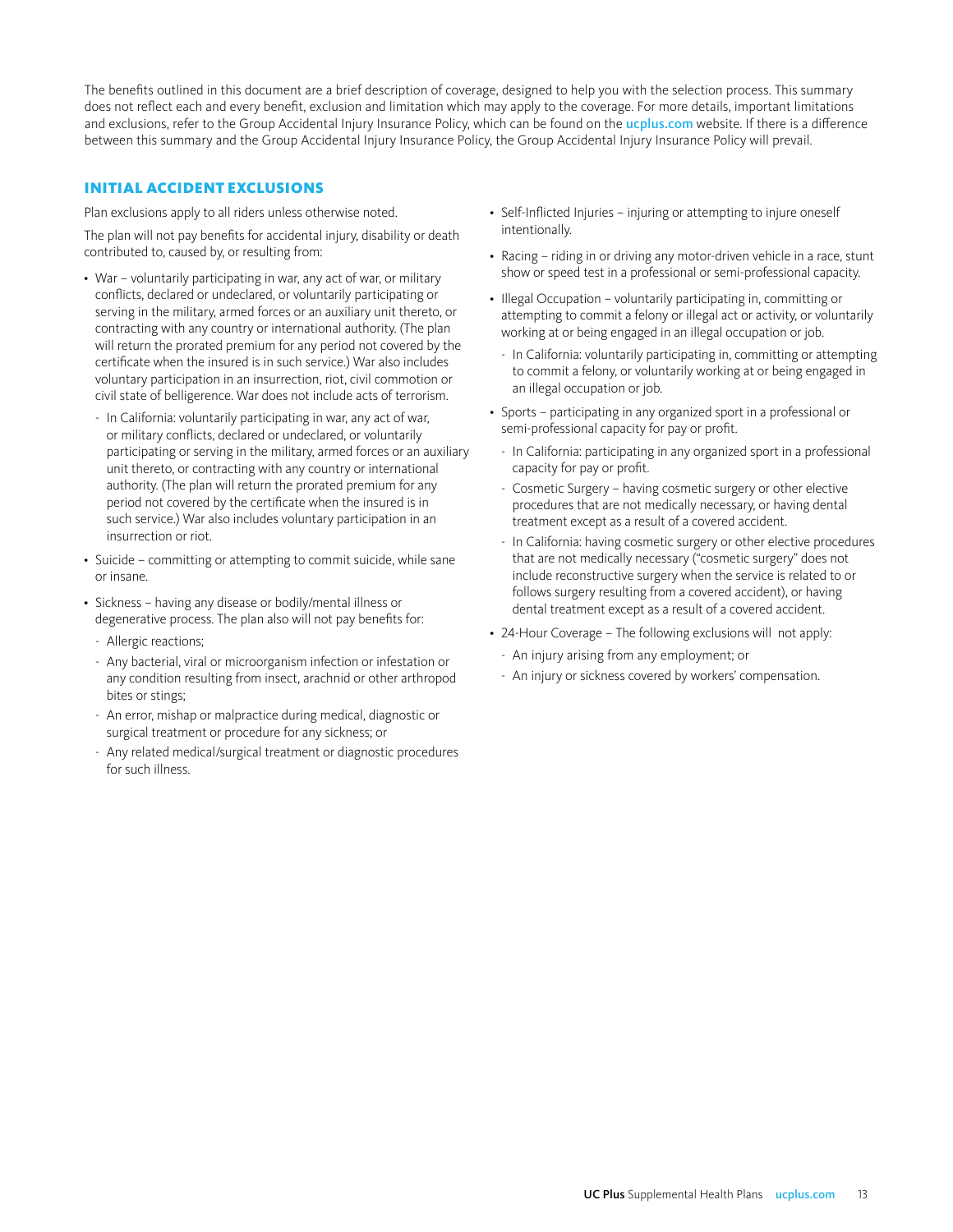# UC Plus Group Critical Illness Plan



| <b>COVERED CRITICAL ILLNESS BENEFIT</b>                                                                                                                          | <b>BENEFIT AMOUNT</b><br>Paid as a percentage of<br>coverage amount elected<br>(\$10,000 or \$30,000) |
|------------------------------------------------------------------------------------------------------------------------------------------------------------------|-------------------------------------------------------------------------------------------------------|
| Cancer (Internal or Invasive)                                                                                                                                    | 100%                                                                                                  |
| Heart Attack (Myocardial Infarction)                                                                                                                             | 100%                                                                                                  |
| Stroke (Ischemic or Hemorrhagic)                                                                                                                                 | 100%                                                                                                  |
| Limited Benefit Major Organ Transplant (25% of this benefit is payable for insureds placed on<br>a transplant list for a limited benefit major organ transplant) | 100%                                                                                                  |
| Kidney Failure (End-Stage Renal Failure)                                                                                                                         | 100%                                                                                                  |
| Bone Marrow Transplant (Stem Cell Transplant)                                                                                                                    | 100%                                                                                                  |
| Sudden Cardiac Arrest                                                                                                                                            | 100%                                                                                                  |
| Severe Burn <sup>13</sup>                                                                                                                                        | 100%                                                                                                  |
| Limited Benefit Paralysis <sup>14</sup>                                                                                                                          | 100%                                                                                                  |
| Limited Benefit Coma <sup>14</sup>                                                                                                                               | 100%                                                                                                  |
| Limited Benefit Loss of Speech/Sight/Hearing <sup>14</sup>                                                                                                       | 100%                                                                                                  |
| Coronary Artery Bypass Surgery                                                                                                                                   | 50%                                                                                                   |
| Non-Invasive Cancer                                                                                                                                              | 50%                                                                                                   |
| Limited Benefit Benign Brain Tumor                                                                                                                               | 100%                                                                                                  |
| Advanced Alzheimer's Disease                                                                                                                                     | 50%                                                                                                   |
| Advanced Parkinson's Disease                                                                                                                                     | 50%                                                                                                   |
| Human Coronavirus<br>• Requiring hospitalization of 4 to 9 days<br>• Requiring hospitalization of 10 or more days                                                | • 10%<br>• 25%                                                                                        |
| <b>Childhood Conditions</b>                                                                                                                                      |                                                                                                       |
| Cystic Fibrosis                                                                                                                                                  | 100%                                                                                                  |
| Cerebral Palsy                                                                                                                                                   | 100%                                                                                                  |
| Cleft Lip or Cleft Palate                                                                                                                                        | 100%                                                                                                  |
| Down Syndrome                                                                                                                                                    | 100%                                                                                                  |
| Phenylalanine Hydroxylase Deficiency Disease (PKU)                                                                                                               | 100%                                                                                                  |
| Spina Bifida                                                                                                                                                     | 100%                                                                                                  |
| Type 1 Diabetes                                                                                                                                                  | 100%                                                                                                  |
| Autism Spectrum Disorder (ASD)                                                                                                                                   | \$3,000<br>One-time benefit                                                                           |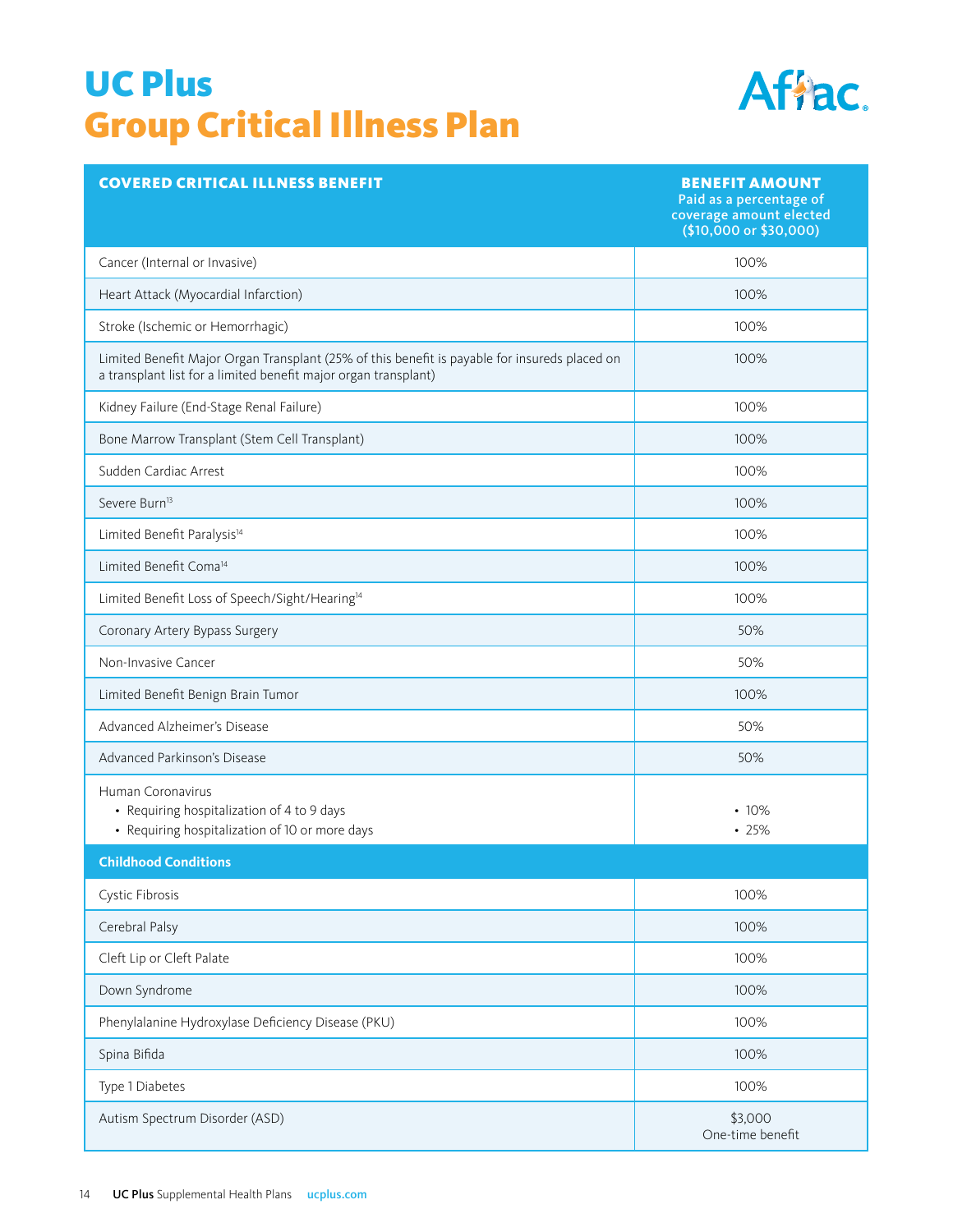### **Initial Diagnosis**

The plan will pay a lump-sum benefit upon initial diagnosis of a covered critical illness when such diagnosis is caused by or solely attributed to an underlying disease. Cancer diagnoses are subject to the cancer diagnosis limitation. Benefits will be based on the face amount in effect on the critical illness date of diagnosis.

### **Additional Diagnosis**

The plan will pay benefits for each different critical illness after the first when the two dates of diagnoses are separated by at least one month. Cancer diagnoses are subject to the cancer diagnosis limitation.

### **Reoccurrence**

The plan will pay benefits for the same critical illness after the first when the two dates of diagnoses are separated by at least six consecutive months. Cancer diagnoses are subject to the cancer diagnosis limitation.

#### **Cancer Diagnosis & Recurrence**

The plan will pay benefits for a recurrence or new diagnosis of cancer only if the insured is (1) treatment-free from cancer for at least 12 months before the diagnosis date, and (2) in complete remission prior to the date of the subsequent diagnosis.

### **Child Coverage at No Additional Cost**

Each dependent child is covered at 50% of the primary insured's benefit amount at no additional charge. Children-only coverage is not available.

### **Skin Cancer Benefit**

The plan will pay \$250 for the diagnosis of skin cancer. It will pay this benefit once per calendar year.

### **Mammography Benefit**

The plan will pay \$200 for mammography tests performed while an insured's coverage is in force. This benefit is payable as follows:

- · A baseline mammogram for women ages 35 to 39, inclusive.
- · A mammogram for women ages 40 to 49, inclusive, every two years or more frequently based on the women's physicians' recommendations.
- · A mammogram every year for women ages 50 and over.

Payment of this benefit will not reduce the face amount of the certificate. This benefit is payable once per calendar year.

#### **Successor Insured Benefit**

If spouse coverage is in force at the time of the primary insured's death, the surviving spouse may elect to continue coverage. Coverage would continue at the existing spouse face amount and would also include any dependent child coverage in force at the time.

### **Health Screening Benefit**

The plan will pay \$100 for health screening tests performed while an insured's coverage is in force. This benefit is payable once per calendar year.

This benefit is only payable for health screening tests performed as the result of preventive care, including tests and diagnostic procedures ordered in connection with routine examinations.

The benefits outlined in this document are a brief description of coverage, designed to help you with the selection process. This summary does not reflect each and every benefit, exclusion and limitation which may apply to the coverage. For more details, important limitations and exclusions, refer to the Group Critical Illness Insurance Policy, which can be found on the ucplus.com website. If there is a difference between this summary and the Group Critical Illness Insurance Policy, the Group Critical Illness Insurance Policy will prevail.

### LIMITATIONS AND EXCLUSIONS

The plan is age-banded. That means your rates may increase on the policy anniversary date.

All limitations and exclusions that apply to the plan also apply to the riders unless amended by the riders.

Cancer Diagnosis Limitation Benefits are payable for cancer and/or non-invasive cancer as long as the insured:

- · Is treatment-free from cancer for at least 12 months before the diagnosis date; and
- · Is in complete remission prior to the date of a subsequent diagnosis, as evidenced by the absence of all clinical, radiological, biological and biochemical proof of the presence of the cancer.

The plan will not pay for loss due to:

- · Self-Inflicted Injuries injuring or attempting to injure oneself intentionally or taking action that causes oneself to become injured;
- · Suicide committing or attempting to commit suicide, while sane or insane;
- · Illegal Occupation committing or attempting to commit a felony, or being engaged in an illegal occupation;
- · Participation in Aggressive Conflict of any kind, including:
	- War (declared or undeclared) or military conflicts;
	- Insurrection or riot.
- · Intoxicants and controlled substances: loss sustained or contracted in consequence of the insured's being intoxicated or under the influence of any controlled substance unless administered on the advice of a physician.

Diagnosis, treatment, testing and confinement must be in the United States or its territories.

All benefits under the plan, including benefits for diagnoses, treatment, confinement and covered tests, are payable only while coverage is in force.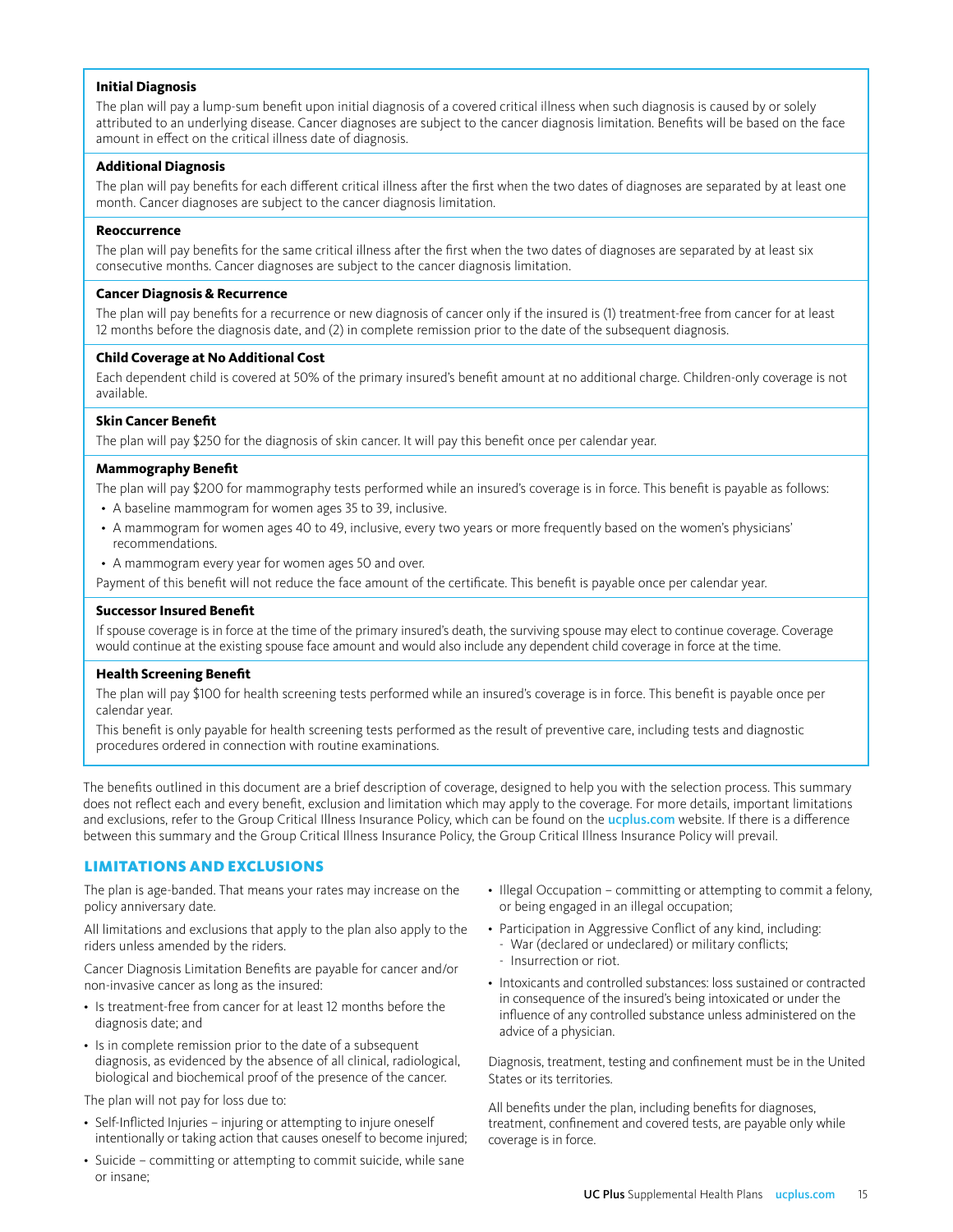# UC Plus Group Hospital Indemnity Plan



| <b>HOSPITAL BENEFIT</b>                                                                                                                                                                                                                                                                                                                                                                                                                                                                                                                                                                                                                                                                                                                                                             | <b>BENEFIT AMOUNT</b>         |
|-------------------------------------------------------------------------------------------------------------------------------------------------------------------------------------------------------------------------------------------------------------------------------------------------------------------------------------------------------------------------------------------------------------------------------------------------------------------------------------------------------------------------------------------------------------------------------------------------------------------------------------------------------------------------------------------------------------------------------------------------------------------------------------|-------------------------------|
| <b>Hospital Admission Benefit</b><br>Once per covered sickness or accident per calendar year for each insured. Payable when an insured is<br>admitted to a hospital and confined as an inpatient because of a covered accidental injury or covered<br>sickness. The plan will not pay benefits for confinement to an observation unit or for emergency<br>room treatment or outpatient treatment. The plan will only pay this benefit if proof of loss is received<br>documenting the admission. Following birth, newborns are not generally admitted into the hospital, but<br>we will pay all applicable benefits for newborns for loss due to a covered accidental injury or a covered<br>sickness (including congenital defects, birth abnormalities, and/or premature birth).  | \$1,000<br>per confinement    |
| <b>Hospital Confinement</b><br>Maximum of 31 days per confinement for each covered sickness or accident for each insured. Payable<br>for each day that an insured is confined to a hospital as an inpatient as the result of a covered accidental<br>injury or covered sickness. If the plan pays benefits for confinement and the insured becomes confined<br>again within six months because of the same or a related condition, the plan will treat this confinement<br>as the same period of confinement. This benefit is payable for only one hospital confinement at a time<br>even if caused by more than one covered accidental injury, more than one covered sickness, or a covered<br>accidental injury and a covered sickness.                                           | \$200 per day                 |
| <b>Hospital Intensive Care Benefit</b><br>This benefit is payable in addition to the hospital confinement benefit. Maximum of 10 days per<br>confinement for each covered sickness or accident for each insured. Payable for each day when an insured<br>is confined in a hospital intensive care unit because of a covered accidental injury or covered sickness. The<br>plan will pay benefits for only one confinement in a hospital's intensive care unit at a time.<br>Once benefits are paid, if an insured becomes confined to a hospital's intensive care unit again within<br>six months because of the same or a related condition, the plan will treat this confinement as the same<br>period of confinement.                                                            | \$200 per day                 |
| Intermediate Intensive Care Step-Down Unit<br>This benefit is payable in addition to the hospital confinement benefit. Maximum of 10 days per<br>confinement for each covered sickness or accident for each insured. Payable for each day when an insured<br>is confined in an intermediate intensive care step-down unit because of a covered accidental injury or<br>covered sickness. The plan will pay benefits for only one confinement in an intermediate intensive care<br>step-down unit at a time.<br>Once benefits are paid, if an insured becomes confined to a hospital's intermediate intensive care step-<br>down unit again within six months because of the same or a related condition, the plan will treat this<br>confinement as the same period of confinement. | \$100 per day                 |
| <b>Mammography Benefit</b><br>The plan will pay the amount shown in the Benefit Schedule for mammography tests performed while an<br>insured's coverage is in force. This benefit is payable as follows: A baseline mammogram for women ages<br>35-39, inclusive; a mammogram for women ages 40-49, inclusive, every two years or more frequently<br>based on the recommendation of the insured's doctor/qualified medical professional; a mammogram every<br>year for women ages 50 and over.<br>This benefit is limited to the maximum shown in the Benefit Schedule. The plan will pay this benefit<br>regardless of the results of the test.                                                                                                                                    | \$100 once a<br>calendar year |
| <b>Successor Insured Benefit</b>                                                                                                                                                                                                                                                                                                                                                                                                                                                                                                                                                                                                                                                                                                                                                    |                               |

If spouse coverage is in force at the time of the employee's death, the surviving spouse may elect to continue coverage. Coverage would continue according to the existing plan and would also include any dependent child coverage in force at the time.

In order to receive benefits for accidental injuries due to a covered accident, an insured must be admitted within six months of the date of the covered accident.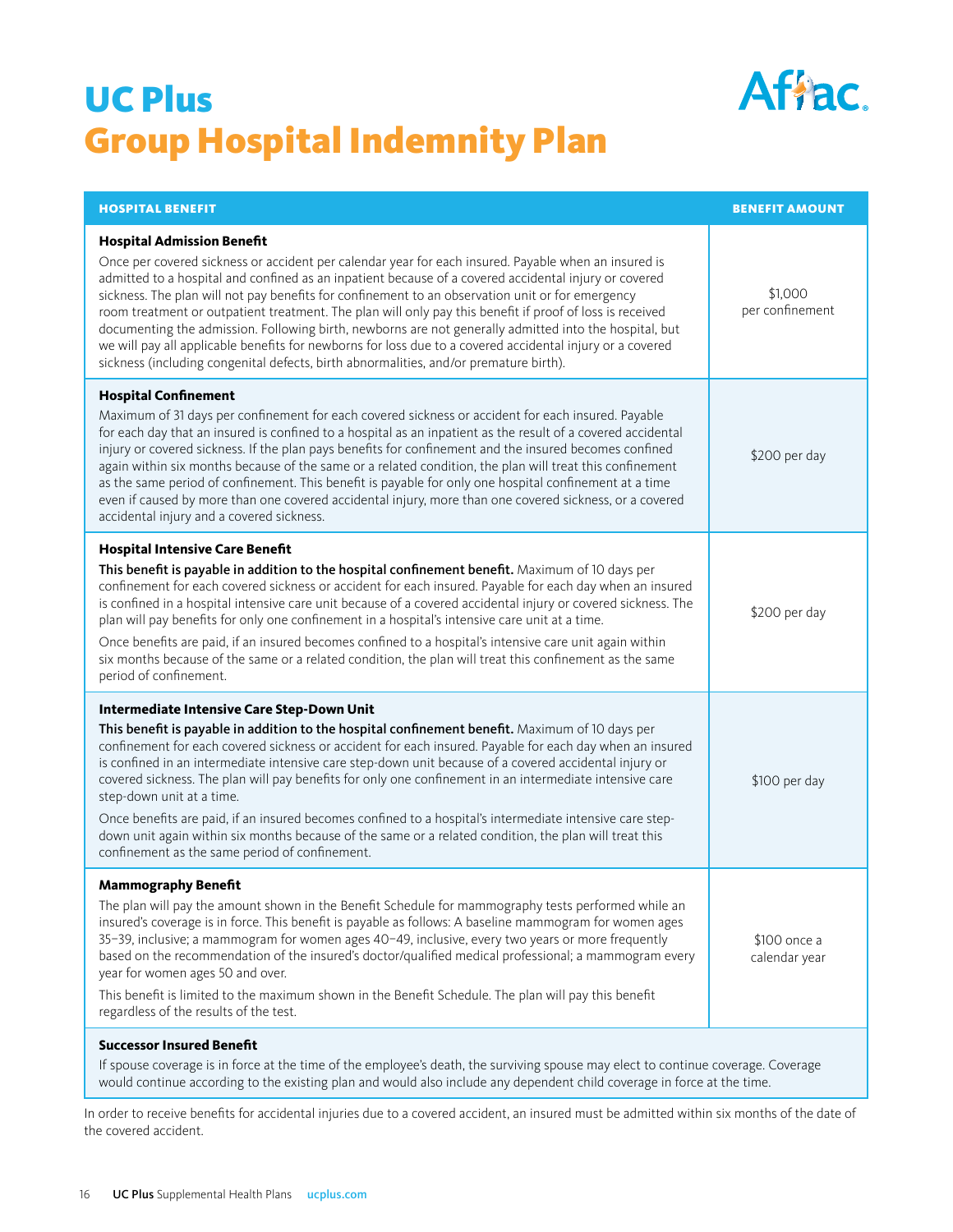The benefits outlined in this document are a brief description of coverage, designed to help you with the selection process. This summary does not reflect each and every benefit, exclusion and limitation which may apply to the coverage. For more details, important limitations and exclusions, refer to the Group Supplemental Hospital Indemnity Policy, which can be found on the ucplus.com website. If there is a difference between this summary and the Group Supplemental Hospital Indemnity Policy, the Group Supplemental Hospital Indemnity Policy will prevail.

### LIMITATIONS AND EXCLUSIONS

The plan will not pay for loss due to:

- · War voluntarily participating in war, any act of war, or military conflicts, declared or undeclared, or voluntarily participating or serving in the military, armed forces, or an auxiliary unit thereto, or contracting with any country or international authority. (The plan will return the prorated premium for any period not covered by the certificate when the insured is in such service.) War also includes voluntary participation in an insurrection or riot.
- · Suicide committing or attempting to commit suicide, while sane or insane.
- · Self-Inflicted Injuries injuring or attempting to injure oneself intentionally.
- · Racing riding in or driving any motor-driven vehicle in a race, stunt show or speed test in a professional or semi-professional capacity.
- · Illegal Occupation voluntarily participating in, committing or attempting to commit a felony, or voluntarily working at or being engaged in an illegal occupation or job.
- · Sports participating in any organized sport in a professional capacity.
- · Custodial Care this is non-medical care that helps individuals with the basic tasks of everyday life, the preparation of special diets, and the self-administration of medication which does not require the constant attention of medical personnel.
- · Dental Services or Treatment.
- · Cosmetic Surgery, except when due to:
	- Reconstructive surgery, when the service is related to or follows surgery resulting from a covered accidental injury or a covered sickness, or when it is performed to correct or repair abnormal structures of the body caused by congenital defects, developmental abnormalities, trauma, infection, tumors or disease. This includes surgery to restore and achieve symmetry for the patient incidental to a mastectomy.

- <sup>1</sup> You can also choose to assign benefits to a provider. In some states, benefits may be involuntarily assigned (e.g., child support).
- $<sup>2</sup>$  Maximum of three visits per accident for chiropractic and alternative therapy and 10 visits for physical therapy beginning within 90 days after the accident,</sup> provided initial treatment is within 168 hours of the accident.
- <sup>3</sup> Maximum of two per accident within six months after the accident, provided the initial treatment is within 168 hours of the accident.
- <sup>4</sup> Maximum of one procedure per accident, provided the procedure is within one year after the accident.
- <sup>5</sup> Once per accident within six months after the accident. Paid according to body surface burned. First-degree burns are not covered.
- <sup>6</sup> Admission is payable once per accident within six months after the accident. Maximum of 365 days of confinement per accident within six months after the accident.
- <sup>7</sup> Once per calendar year.
- <sup>8</sup> Once per covered sickness or accident per calendar year.
- <sup>9</sup> Benefit payable in addition to hospital admission benefit. Limit of 31 days per calendar year.
- <sup>10</sup> Benefit payable in addition to hospital admission and confinement benefit. Limit of 10 days per calendar year.
- <sup>11</sup> This benefit is limited to the maximum number of payments per covered accident per insured, as shown in the Benefit Schedule found in the Group Accidental Injury Insurance Policy on the [ucplus.com](http://ucplus.com) website.
- <sup>12</sup> Whether or not the treatment was done with (open) or without (closed) an incision, as determined by information provided in the operative report or X-ray.
- <sup>13</sup> This benefit is only payable for a burn due to, caused by and attributed to a covered accident.
- <sup>14</sup> These benefits are payable for loss due to a covered underlying disease or a covered accident.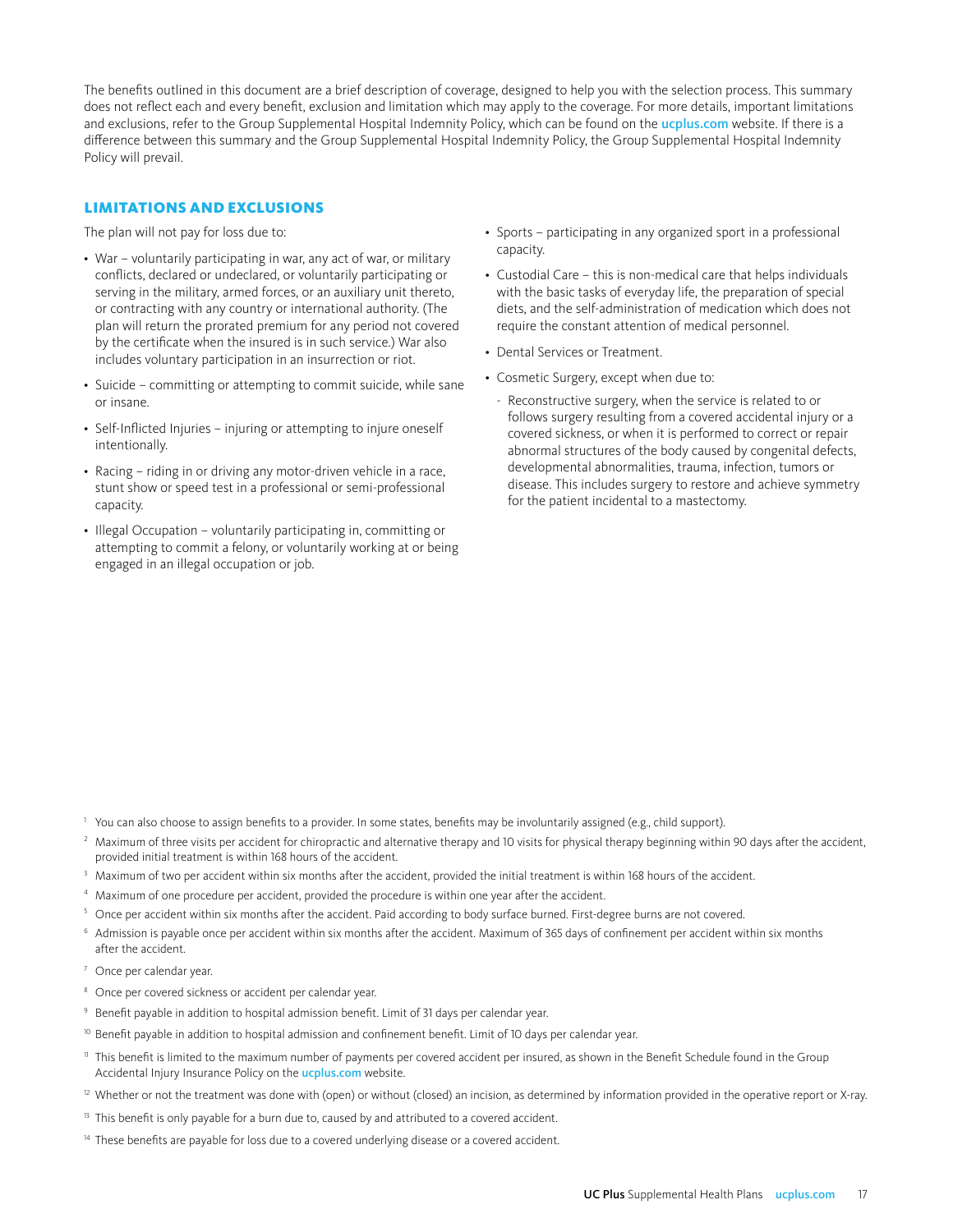# Contacts and Resources

### ucplus.com

For 24/7 plan and enrollment information.

## UC Plus Customer Service Team

### (888) 212-7201

Monday through Friday, 6 a.m. to 5 p.m. Pacific, excluding holidays.

## UCnet

For more information about all of the UC benefit plan options, go to [UCnet](https://ucnet.universityofcalifornia.edu/compensation-and-benefits/health-plans/supplemental-health-plans/index.html).

The University of California intends to continue the benefits described here indefinitely; however, the benefits of all employees, retirees and plan beneficiaries are subject to change or termination at the time of contract renewal or at any other time by the University or other governing authorities. If you belong to an exclusively represented bargaining unit, some of your benefits may differ from those described here. This document is a summary. If there is any conflict between this summary and the governing plan booklets or agreements, the governing plan documents will control.

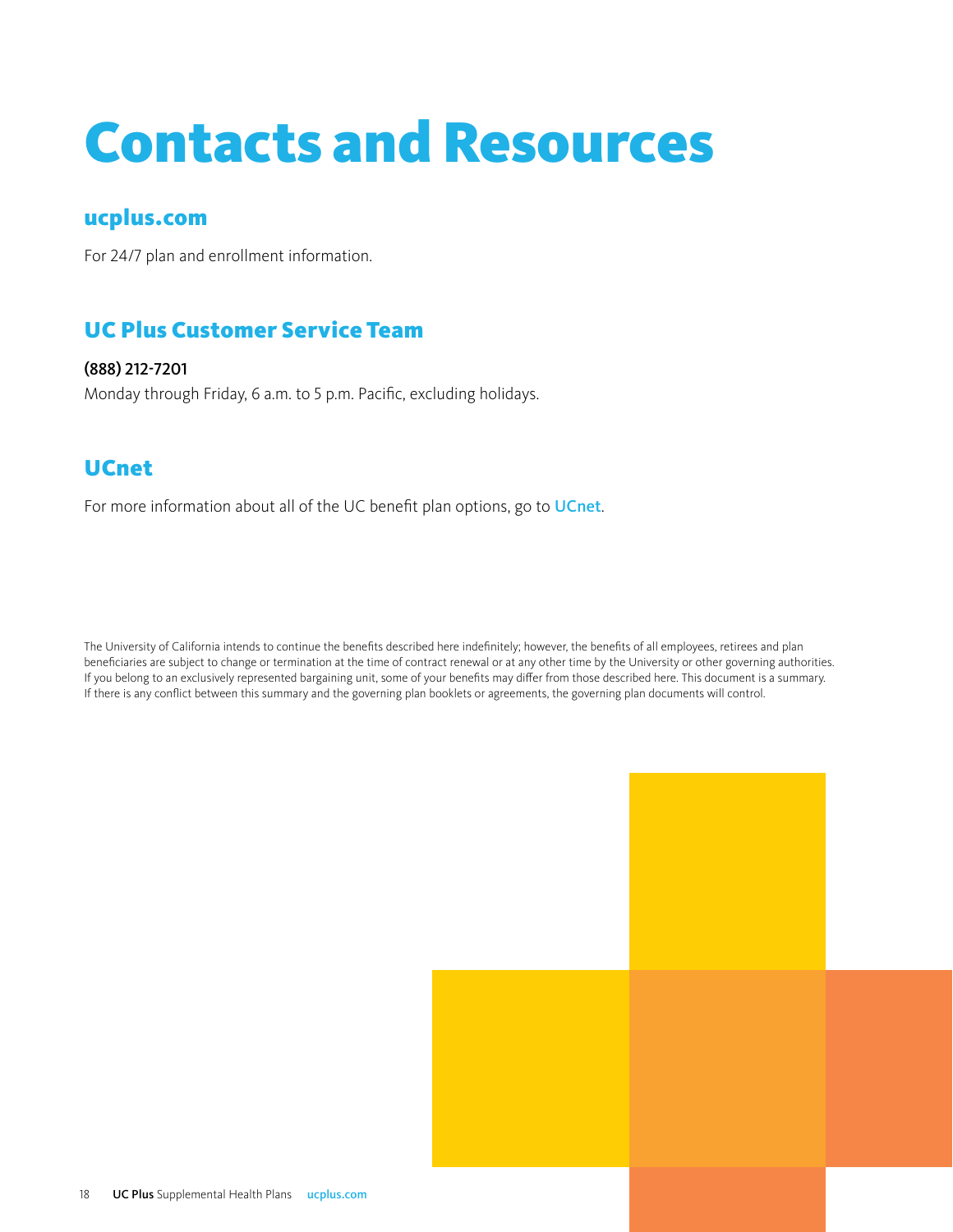